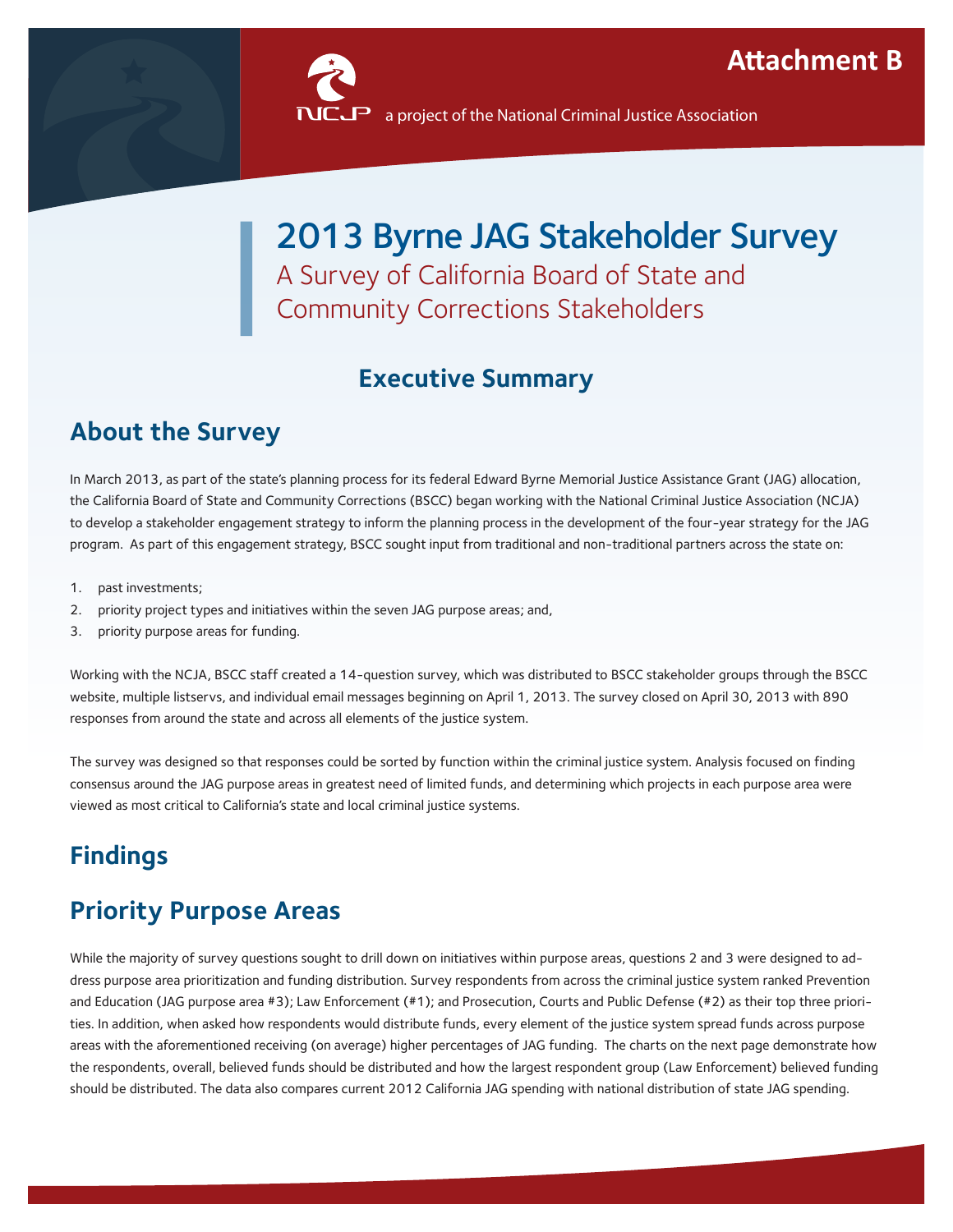



#### **Prioritized Purpose Areas and Top Ranked Initiatives**

Respondents' top ranked initiatives were those that addressed issues that impact multiple system partners. For example, gang prevention initiatives were the highest ranked priority within the Prevention and Education purpose area. These initiatives address a problem that impacts law enforcement, juvenile justice, the courts, education, and social services. Likewise, problem solving courts (e.g. mental health, veterans, drug, reentry), the top ranked initiative within the Prosecution, Courts and Public Defense purpose area, address issues that impact multiple fields, e.g., mental health, substance abuse, corrections, community corrections, public defense, prosecution and the courts.

While both of these priority initiatives are focused on reducing criminal justice system costs and preventing individuals from entering or further penetrating the criminal justice system, respondents also showed strong support for enforcement efforts that impact public safety. With almost universal support, Gang Violence and Violence Reduction initiatives were selected as the highest priority within the Law Enforcement purpose area.

#### **1. Prevention and Education**

With strong support from across the justice system, Prevention and Education was selected as a top priority. While responses to the specific question addressing this purpose area prioritized gang and juvenile delinquency prevention initiatives; respondents' top priorities across purpose areas demonstrated a clear desire for initiatives that keep people from entering, reentering or further penetrating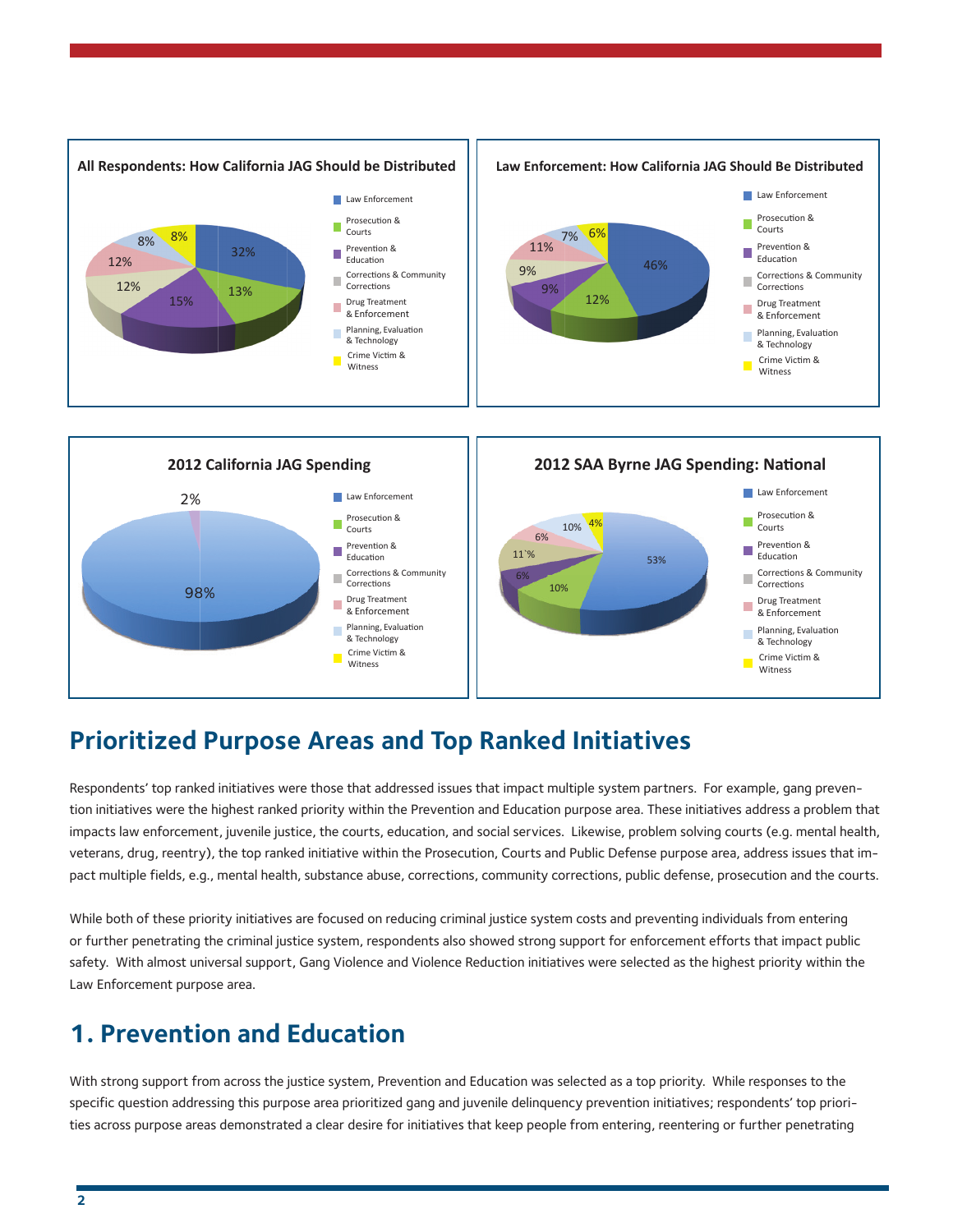the criminal justice system. When asked how respondents would appropriate JAG funds across purpose areas, respondents from multiple fields (Courts, Juvenile Justice, Community Based Organizations, Education, Mental Health, Public Health and Social Services) indicated that the highest level of funding should go to the prevention and education purpose area. Effective gang and delinquency prevention initiatives not only positively impact public safety but save criminal justice systems money through reduction in crime, victimization, future incarceration, and involvement with law enforcement and court entities.

#### **2. Law Enforcement**

The second highest ranked purpose area was Law Enforcement, which received consistent support throughout the survey. Particular support for law enforcement was seen in the Administration and Policy, Corrections, Prosecution, Victims Assistance, Education and Social Service fields.

While the majority of stakeholder groups did not agree with drug interdiction as a top priority; respondent's prioritization of gang interdiction, violent crime reduction, gang prevention initiatives, and data collection and information sharing technology to support crimefighting strategies (in other questions) showed clear support for law enforcement. The prioritization of Gang Violence and Violence Reduction Initiatives within the Law Enforcement purpose area show a clear preference for enforcement efforts aimed at improving public safety and holding violent offenders accountable. Effective violent crime and gang interdiction efforts not only improve perceptions of public safety, but also often have the effect of improving relationships between law enforcement and the communities they serve. It should be noted that improved relationships between communities and their law enforcement entities often lead to increased calls for service and increased reporting.

#### **3. Prosecution, Courts and Public Defense**

Within the Prosecution, Courts and Public Defense purpose area, there was universal support for problem solving courts. Nearly all respondent groups ranked problem solving courts as one of their top three priorities. Research has shown that effective problem solving courts will lower recidivism rates, improve offender accountability, improve perceptions of procedural fairness and save taxpayers money. Outside of problem solving courts, gang and violent crime prosecution also received strong support among traditional criminal justice stakeholders.

#### **Moving Forward**

While this survey serves as the bedrock for BSCC's stakeholder outreach strategy, survey findings are not meant to be a strategic plan. Strategic planning takes into account the knowledge held within the field, the decision making of appointed justice system leaders and a thorough review of available data to triangulate a strategy that addresses identified needs, gaps or emerging trends. While JAG funds represent only 3 percent of criminal justice spending nationally, these dollars represent an opportunity to fund initiatives that can positively impact the work of multiple system partners, enhance public safety, and if used effectively, will ultimately reduce justice system costs and save the taxpayers money. With that said, findings addressed here are meant to inform the Board of the knowledge, opinions, and consensus within the field.

DISCIAIMET This document was created with the support of Grant No. 2010-DB-BX-K086 awarded by the Bureau of Justice Assistance. The Bureau of Justice Assistance is a component of the Office of Justice Programs, which also includes the Bureau of Justice Statistics, the National Institute of Justice, the Office of Juvenile Justice and Delinquency Prevention, the SMART Office, and the Office for Victims of Crime. Points of view or opinions are those of the authors.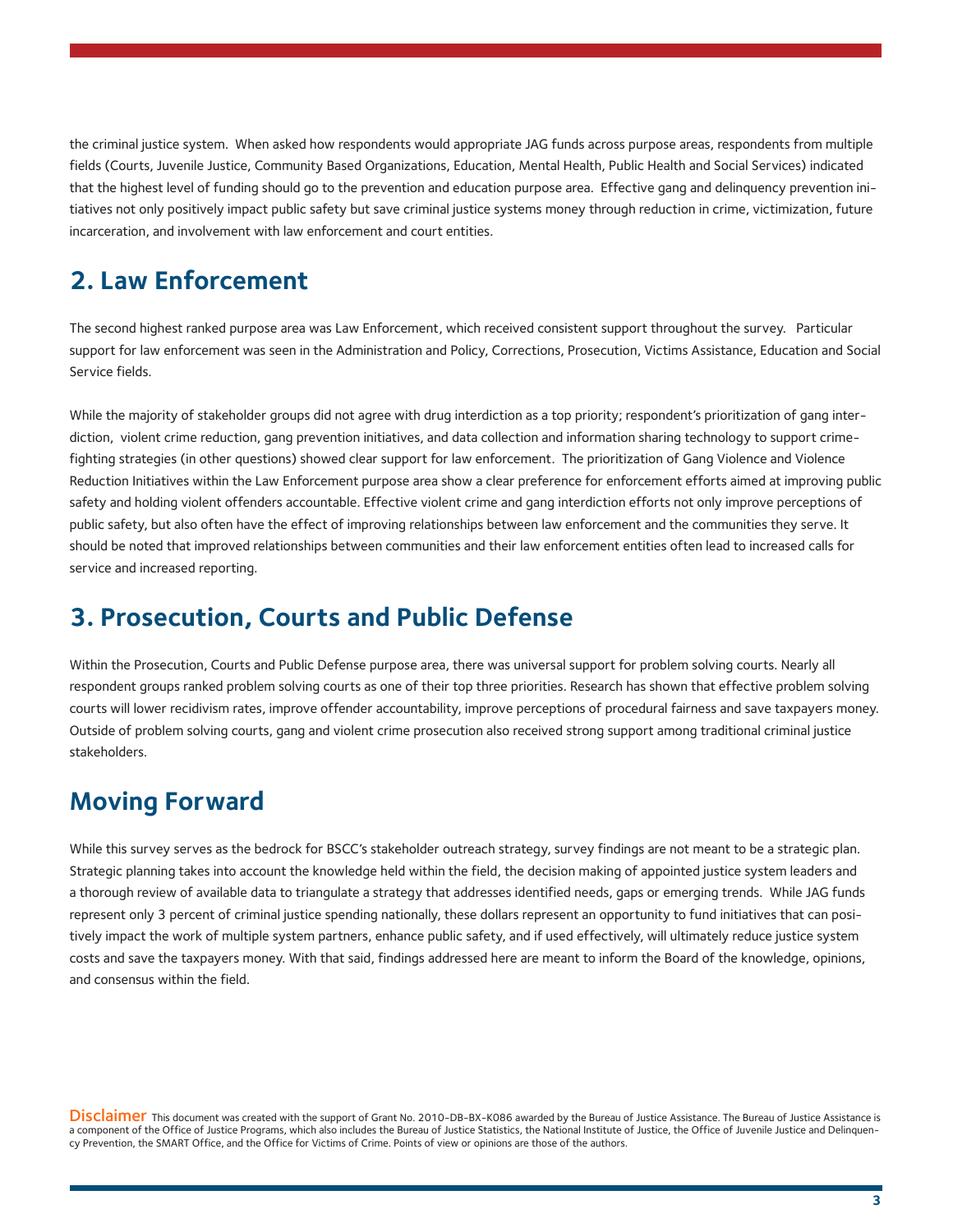### **Primer and Methodology**

In March 2013, as part of the state's planning process for its federal Edward Byrne Memorial Justice Assistance Grant (JAG) allocation; the California Board of State and Community Corrections (BSCC) began working with the National Criminal Justice Association (NCJA) to develop a stakeholder engagement strategy to inform its fouryear strategy and planning process. As part of this engagement strategy, BSCC elected to use a survey tool to help the organization receive input from both traditional and non-traditional partners across the state. In March, NCJA provided BSCC with examples of surveys used by other states and worked with staff to refine the survey instrument. In addition to NCJA and BSCC staff input, Board members provided feedback which was gathered and integrated into the final survey instrument. On April 1, 2013, the survey became accessible through the BSCC's website and was distributed to stakeholder groups through various e-mail distribution lists as well as individual e-mail messages. In addition, efforts were made to reach out to non-traditional stakeholder groups and associations. The survey closed on April 30, 2013 after collecting 890 responses from around the state and across all elements of the justice system.

# **Methodology**

In an effort to reach as many stakeholders as possible and to solicit opinions from across the justice and service provider systems, BSCC chose to use a survey tool for its stakeholder engagement strategy. The survey tool was placed on BSCC's website, and distributed to electronically to stakeholders, including professional associations, for further distribution. While the use of snowball sampling<sup>1</sup> created an over representation of law enforcement within the respondent pool, it also allowed BSCC to solicit opinions from elements of the justice system that have not traditionally engaged in JAG multi-year strategy planning efforts.

Due to the over representation of particular elements of the justice system, results will not be displayed in aggregate, instead results will be provided by element of the justice system. This strategy should provide the Board and BSCC staff with a greater understanding of how different elements of state and local justice systems feel limited federal resources should be allocated.

While the survey was anonymous, a number of questions were placed at the beginning of the survey to allow for results to be categorized and analyzed along a number of dimensions. A selection of these questions are provided below for context.

Please indicate the name of your county.

- What level of government do you serve?
- My role or the role of my agency in the criminal justice system is as follows (select only one category).

In addition to the above questions, respondents were asked questions pertaining to each of the seven JAG purpose areas and multiple questions aimed at prioritizing investment types. The survey also included a comments section which allowed respondents to expand on their answers.

# **Basic Survey Statistics**

During the 30 days the survey was open, 890 of the 1,184 people who opened the survey completed it, for a 75 percent completion rate. While the majority of responses came in the first week, outreach efforts by BSCC staff during the final week of the survey substantially contributed to the addition of input from non-traditional stakeholders. Of the 890 respondents:

- 71 percent (633) were from local government
- 18 percent (162) were from state government



#### **Number of Responses**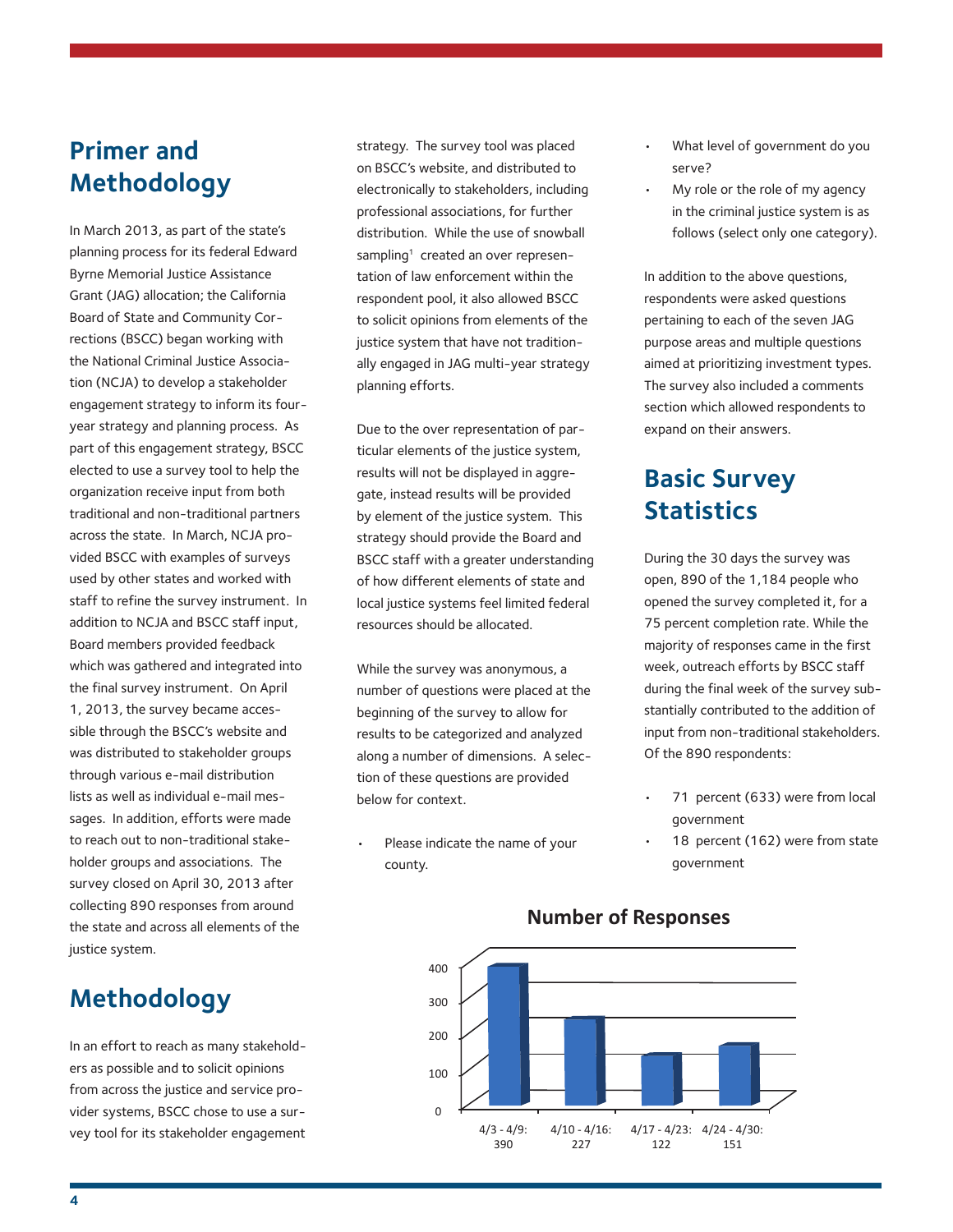- 11 percent (94) were non-governmental (non-profit/concerned citizens)
- .01 percent (1) was from tribal government

Respondents came from every county in the state except Alpine county with the highest number of respondents coming from the state's largest counties. In addition, of the 890 respondents, 46 percent or 414 respondents indicated that they either lived in or served a rural community.

#### **Respondents**

As mentioned earlier, the snowball sampling methodology utilized in the survey, resulted in an over representation of law enforcement, (this group not only represents the largest percentage of BSCC's listserv but also has historically received the largest share of California's JAG allocation). In an effort to present results in a more meaningful fashion; individual groups will be reported in groupings that take into account their place within the criminal justice system and how they responded to the survey. For the purposes of this report, along with the 422 responses from Law Enforcement, the collapsed respondent categories included the following number of responses:

- 77 Corrections and Community Corrections (Parole/Probation)
- 73 Courts (Prosecution, Courts, Public Defense)
- 98 Social Service Providers (Community Based Organizations, Social Services, Substance Abuse, Mental Health, Public Health)
- 49 Juvenile (Juvenile Justice and Education )



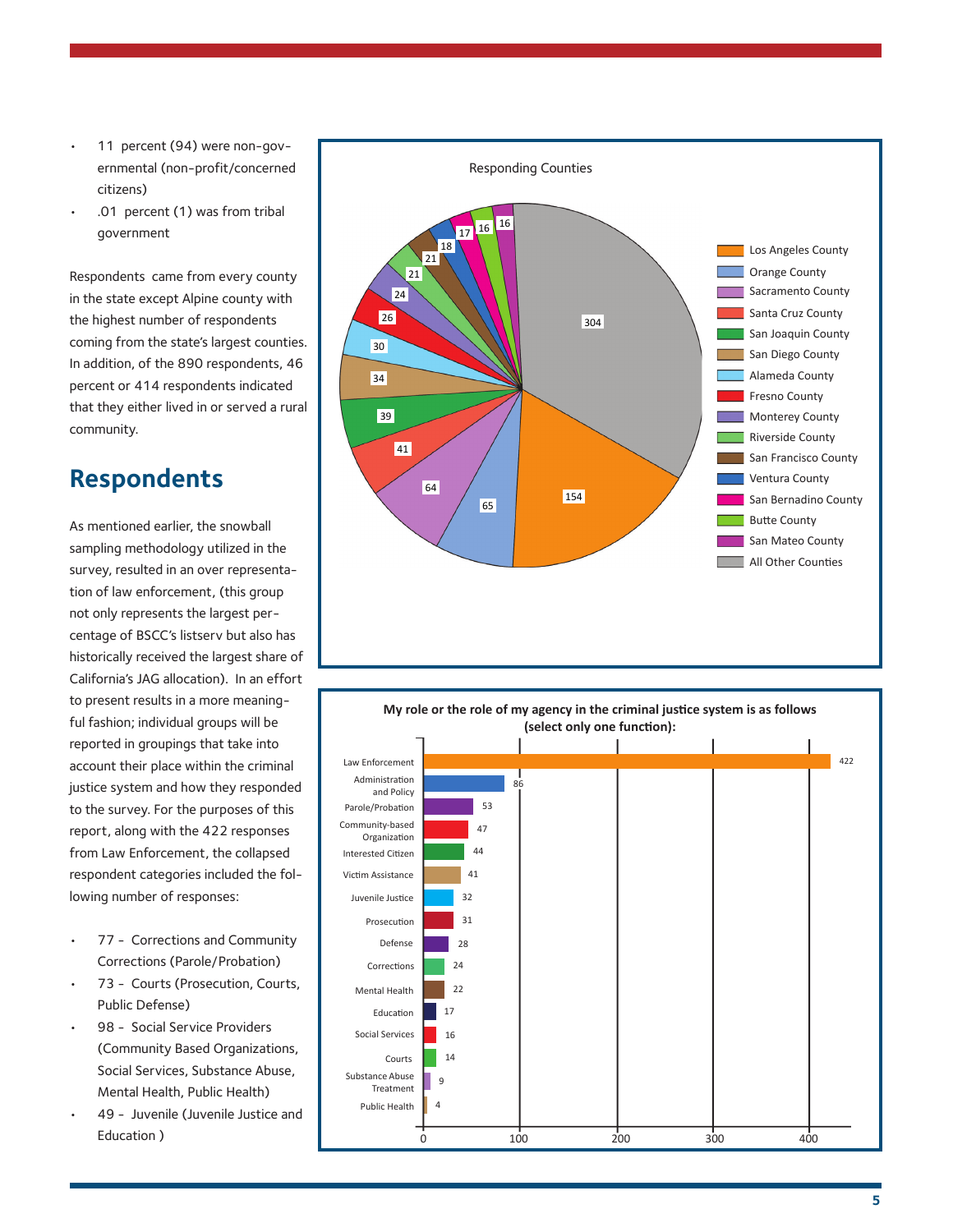# **Question 1: Past Investments**

*"In California, JAG funding is primarily used to support the efforts of state and local multijurisdictional drug enforcement task forces throughout the state, e.g., Anti-Drug Abuse, Crackdown Multi-Community Task Force, Marijuana Suppression, Campaign Against Marijuana Planting, Drug Endangered Children Training and Technical Assistance."*

#### **Question: Do you believe this the best use of this grant money?**

#### **Answer: Likert Scaling- Strongly Disagree- Strongly Agree**

While support for law enforcement was strong throughout the survey, support for drug task forces saw its greatest support from the law enforcement community and the corrections (70 percent) and the prosecution (58 percent) subsets. Overall, state level law enforcement was more likely than their local counterparts to agree/strongly agree that drug task forces are the best use of limited JAG funds. When examining the written comments within the

law enforcement sub group it appeared that many respondents who disagreed or felt neutral about this subject (30 percent) believed that task forces efforts should be directed toward gangs, violent crime, and human trafficking efforts and away from activities like marijuana suppression. Similar comments were seen in non-law enforcement groups that both agreed and disagreed with the past use of JAG funds.

Outside of the support offered by traditional stakeholders in the enforcement community (law enforcement, prosecution, corrections) the majority of other respondents were either neutral or disagreed that drug task forces were the best use of limited JAG funds. The respondent categories who disagreed/strongly disagreed that drug task forces were the best use of money include: public defense (74 percent), community-based organizations (73 percent), juvenile justice (57 percent), citizen (54 percent), substance abuse treatment (50 percent) and courts (50 percent). When examining the comments from these groups, there was almost universal agreement that funds would be better spent on prevention, treatment, and diversion.

| <b>Best Use of Money</b>                      |       |                 |                |  |
|-----------------------------------------------|-------|-----------------|----------------|--|
|                                               | Agree | <b>Disagree</b> | <b>Neutral</b> |  |
| Law Enforcement                               | 70%   | 18%             | 12%            |  |
| <b>Correction &amp; Community Corrections</b> | 52%   | 22%             | 26%            |  |
| <b>Admin Policy</b>                           | 44%   | 36%             | 20%            |  |
| Courts (Pros, Courts, PD)                     | 30%   | 49%             | 20%            |  |
| <b>Victims</b>                                | 29%   | 34%             | 36%            |  |
| Social Services (CBO, SS, SA, MH, PH)         | 22%   | 58%             | 19%            |  |
| Education & JJ                                | 18%   | 57%             | 24%            |  |

While overall support for the use of JAG funds to enhance law enforcement efforts had almost universal support across groups (see question 2 and 3); the data indicates that other elements of the justice system and even some within the law enforcement community felt drug interdiction was not the best use of limited JAG funds. Instead within this question and across the survey there was support for law enforcement to focus on violent crime and gang interdiction.

# **Question 2: Prioritizing Purpose Areas**

**Question: Of the seven JAG Program Purpose Areas listed below; rank in order of importance with 1 being the most important (7 being the least important), which areas reflect the best use of JAG funding for your community or for the state:**

**Possible Answers: Law Enforcement, Prosecution, Court, Defense, and Indigent Defense, Prevention and Education, Corrections and Community Corrections, Drug Treatment and Enforcement, Planning, Evaluation and Technology Improvement, Crime Victim and Witness Protection**

While most respondents prioritized the purpose area they were most likely to receive funding under; the following three purpose areas received almost universal support. (1) Prevention and Education, (2) Law Enforcement and (3) Prosecution, Courts, Defense and Indigent Defense. All three were all listed in the top four priority areas for the majority of grouped and individual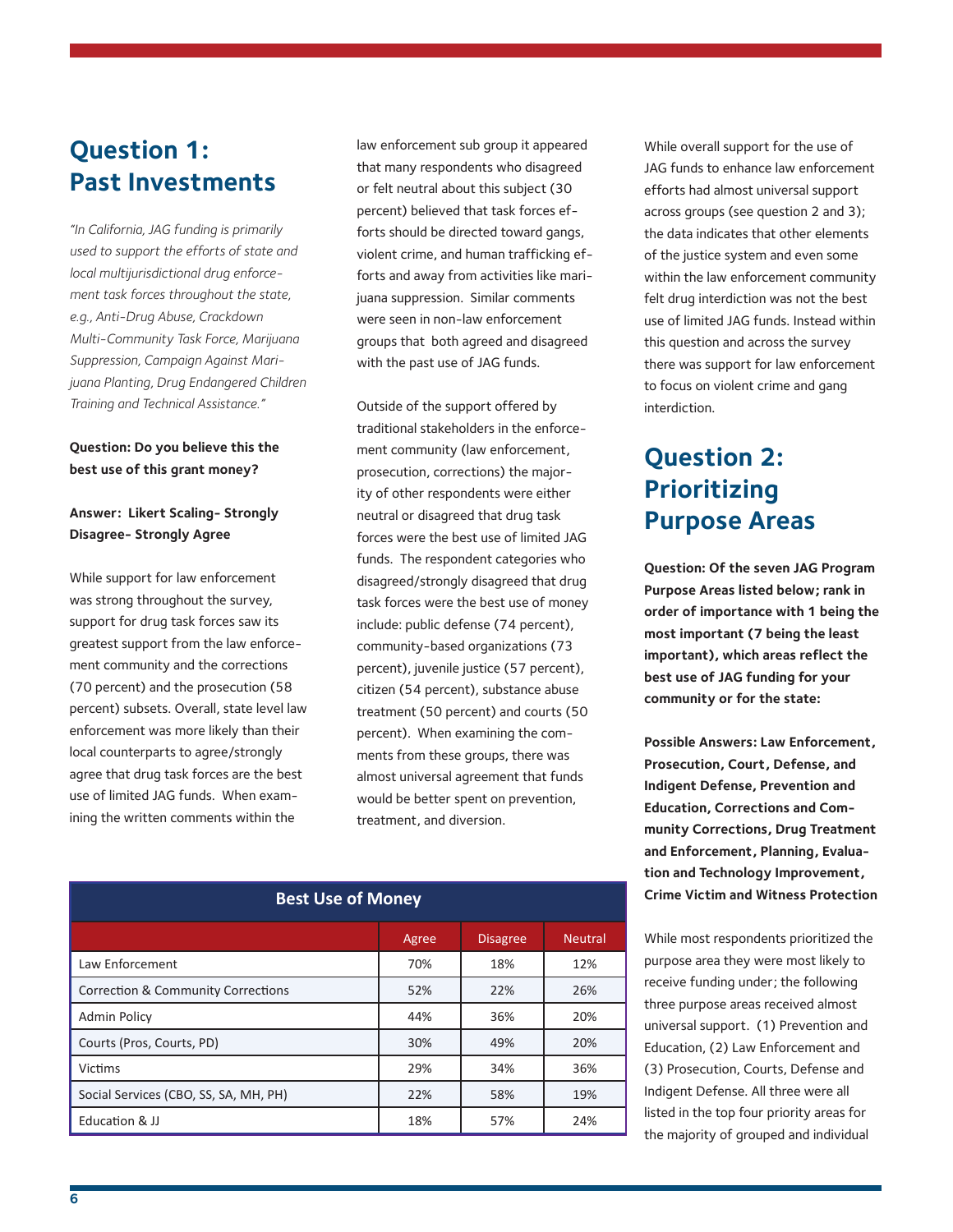| <b>JAG Purpose Area Priorities</b>       |                                                      |                                                      |                                                             |
|------------------------------------------|------------------------------------------------------|------------------------------------------------------|-------------------------------------------------------------|
|                                          | Priority 1                                           | <b>Priority 2</b>                                    | <b>Priority 3</b>                                           |
| Law Enforcement                          | Law Enforcement                                      | Prosecution, Court, Defense, and<br>Indigent Defense | <b>Prevention and Education</b>                             |
| Correction & Community<br>Corrections    | <b>Corrections and Community</b><br>Corrections      | Law Enforcement                                      | <b>Prevention and Education</b>                             |
| <b>Admin Policy</b>                      | Law Enforcement                                      | Prosecution, Court, Defense, and<br>Indigent Defense | <b>Prevention and Education</b>                             |
| Courts (Pros, Courts, PD)                | Prosecution, Court, Defense, and<br>Indigent Defense | <b>Prevention and Education</b>                      | Law Enforcement                                             |
| <b>Victims</b>                           | <b>Crime Victim and Witness</b><br>Protection        | Law Enforcement                                      | Prosecution, Court, Defense, and<br><b>Indigent Defense</b> |
| Social Services (CBO, SS, SA,<br>MH, PH) | <b>Prevention and Education</b>                      | <b>Drug Treatment and Enforcement</b>                | <b>Corrections and Community</b><br>Corrections             |
| Education & JJ                           | <b>Prevention and Education</b>                      | Prosecution, Court, Defense, and<br>Indigent Defense | <b>Drug Treatment and Enforcement</b>                       |

respondents. The Corrections and Community Corrections purpose area was most commonly listed as the fourth priority behind a combination of the aforementioned purpose areas.

The selection of Prevention and Education was the most universally agreed upon top priority and was consistent with responses to other survey questions and within the comments sections. While the specific question regarding this purpose area prioritized initiatives that provided prevention and education services around gang and juvenile delinquency; the top prioritization of problem solving courts, alternatives to incarceration, and children exposed to violence initiatives in response to subsequent survey questions is consistent with the idea of preventing individuals from entering or further penetrating the criminal justice system.

The selection of Law Enforcement as a top priority was consistent with the support that this group received throughout the survey. While the majority of groups did not agree with drug interdiction as a top priority; respondent's prioritization of gang interdiction, gang prevention initiatives, and data collection and information sharing technology to support crime-fighting strategies, show clear support for law enforcement from respondents across the criminal justice spectrum.

# **Question 3: Funding Allocation**

**Question: If you were to allocate funding among the seven JAG Program Purpose Areas, what would be the percentages you would assign to each area?** 

**Possible Answers: Law Enforcement, Prosecution, Court, Defense and Indigent Defense, Prevention and Education, Corrections and Com-** **munity Corrections, Drug Treatment and Enforcement, Planning, Evaluation and Technology Improvement, Crime Victim and Witness Protection**

While every respondent category selected the purpose area under which they could receive funding as the purpose area to receive the largest share of limited JAG funds, there were two common themes that came out of this question. The common themes within respondents' allocations were: (1) the belief that funds should be spent across purpose areas, and (2) almost universal support for law enforcement and prevention/education initiatives getting a larger share of limited JAG funds. The following charts provide information about California's 2012 JAG Spending and the national picture of how State Administering Agencies (SAA) spent JAG funds in 2012, as well as groupings of respondent's answers showing how they would allocate the JAG funding.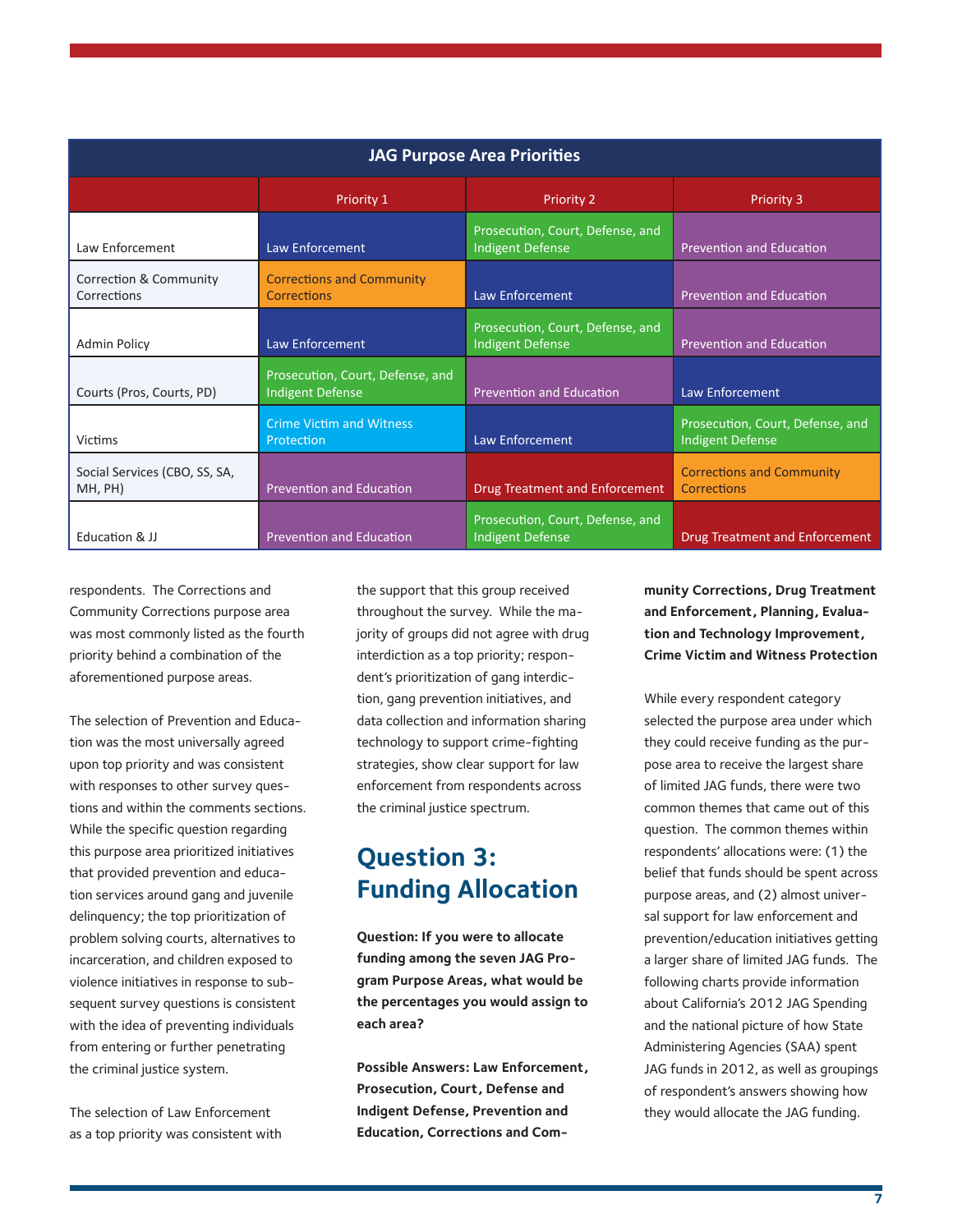# 2012 JAG Spending: California vs. National



# Respondents' Hypothetical Allocations

Purpose Areas: (1) Law Enforcement (2) Prosecution, Courts, Defense (3) Prevention and Education (4) Corrections and Community Corrections (5) Drug Treatment and Enforcement (6) Planning, Evaluation and Technology (7) Crime Victim and Witness Protection

#### **Courts (Prosecution, Courts, Defense) Corrections & Community Corrections**







#### **Law Enforcement Social Services (SS, SA, MH, PH, CBO)**

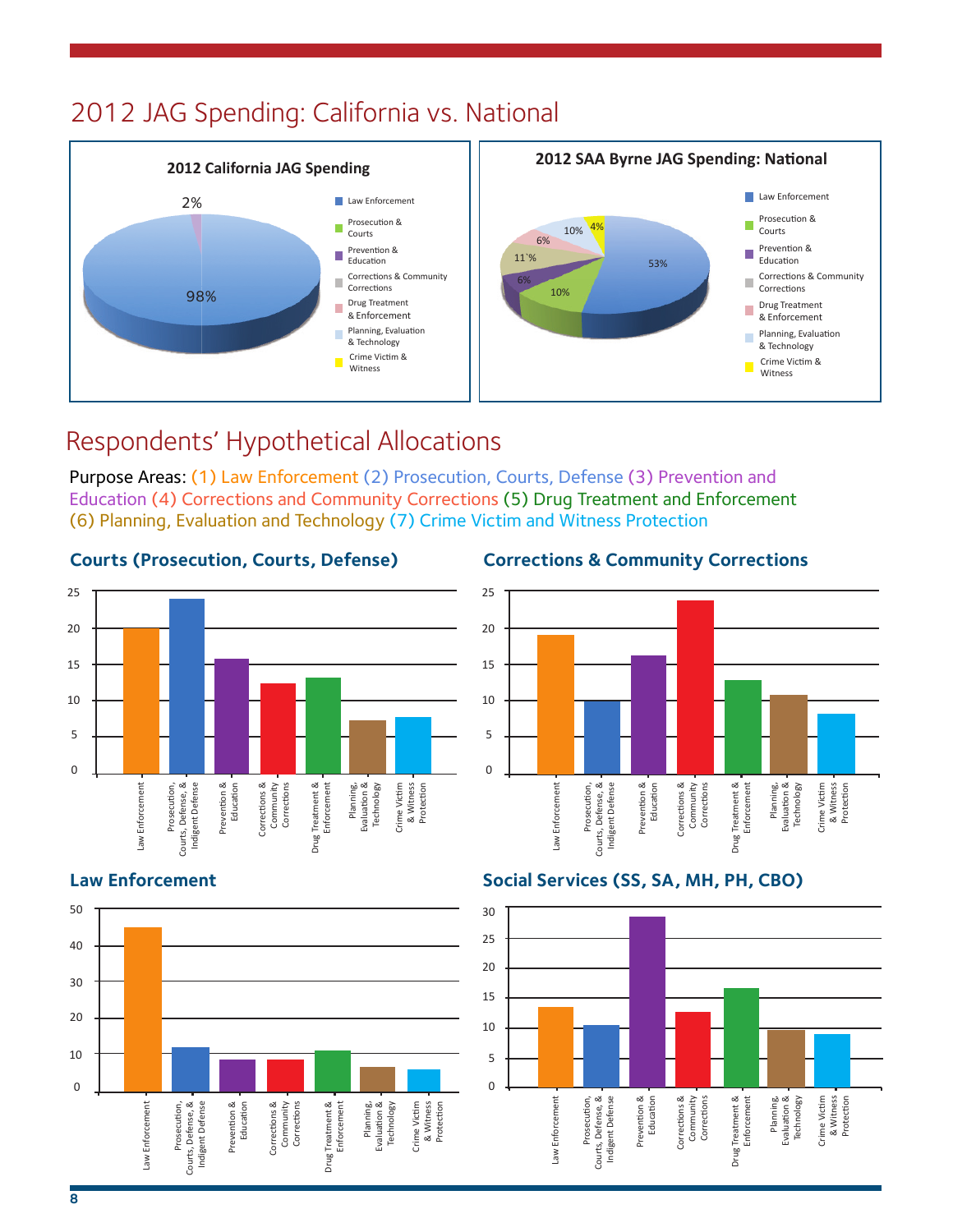### **JAG's Seven Purpose Areas**

#### **Purpose Area 1 - Law Enforcement**

**Question: Rank in order of importance with 1 being the most important (7 being the least important), the areas of need for Program Purpose Area 1 – Law Enforcement, includes multijurisdictional task forces and other policing efforts:** 

**Possible Answers: Gang Violence Reduction, Drug Enforcement, Violent Crime Reduction Initiatives, Gun Violence Reduction, Technology Driven Police Strategies, Human Trafficking, Other Services to Address Gaps in Law Enforcement**

Overall, gang violence reduction was chosen as the top priority by almost every category of respondents. For those that did not rank it as the top priority, it was selected as their second priority. The most common second priority se-

| <b>JAG Purpose Area Priorities: LE</b>   |                                                      |                                                      |                                                      |
|------------------------------------------|------------------------------------------------------|------------------------------------------------------|------------------------------------------------------|
|                                          | Priority 1                                           | <b>Priority 2</b>                                    | Priority 3                                           |
| Law Enforcement                          | <b>Gang Violence Reduction</b>                       | <b>Drug Enforcement</b>                              | <b>Violent Crime Reduction</b><br><b>Initiatives</b> |
| Correction & Community<br>Corrections    | <b>Gang Violence Reduction</b>                       | <b>Violent Crime Reduction</b><br><b>Initiatives</b> | <b>Drug Enforcement</b>                              |
| <b>Admin Policy</b>                      | <b>Gang Violence Reduction</b>                       | <b>Violent Crime Reduction</b><br><b>Initiatives</b> | Drug Enforcement                                     |
| Courts (Pros, Courts, PD)                | <b>Gang Violence Reduction</b>                       | <b>Violent Crime Reduction</b><br><b>Initiatives</b> | <b>Gun Violence Reduction</b>                        |
| Victims                                  | <b>Violent Crime Reduction</b><br><b>Initiatives</b> | <b>Gang Violence Reduction</b>                       | <b>Drug Enforcement</b>                              |
| Social Services (CBO, SS, SA,<br>MH, PH) | <b>Violent Crime Reduction</b><br><b>Initiatives</b> | <b>Gang Violence Reduction</b>                       | <b>Gun Violence Reduction</b>                        |
| Education & JJ                           | <b>Gang Violence Reduction</b>                       | <b>Violent Crime Reduction</b><br><b>Initiatives</b> | <b>Gun Violence Reduction</b>                        |

lected was violent crime reduction initiatives followed by drug enforcement and gun violence reduction. While gang violence reduction was the number one priority for law enforcement in the aggregate; drug enforcement was chosen as the top priority by the largest number of respondents. In addition to law enforcement, the corrections subset of the corrections and community corrections category was the only other group who placed drug enforcement in their top two priorities. The lowest overall priority across respondents was

| JAG Purpose Area Priorities: Prosecution, Courts, Defense and Indigent Defense |                                                                            |                                                                            |                                                                            |
|--------------------------------------------------------------------------------|----------------------------------------------------------------------------|----------------------------------------------------------------------------|----------------------------------------------------------------------------|
|                                                                                | Priority 1                                                                 | <b>Priority 2</b>                                                          | Priority 3                                                                 |
| Law Enforcement                                                                | <b>Gun/Gang Prosecution</b>                                                | <b>Violent Crime Prosecution and</b><br><b>Defense</b>                     | Problem Solving Courts (i.e.<br>Mental Health, Veterans, Drug,<br>Reentry) |
| Correction & Community<br>Corrections                                          | Problem Solving Courts (i.e.<br>Mental Health, Veterans, Drug,<br>Reentry) | <b>Gun/Gang Prosecution</b>                                                | Violent Crime Prosecution and<br>Defense                                   |
| <b>Admin Policy</b>                                                            | <b>Gun/Gang Prosecution</b>                                                | Problem Solving Courts (i.e.<br>Mental Health, Veterans, Drug,<br>Reentry) | <b>Violent Crime Prosecution and</b><br><b>Defense</b>                     |
| Courts (Pros, Courts, PD)                                                      | Problem Solving Courts (i.e.<br>Mental Health, Veterans, Drug,<br>Reentry) | <b>Violent Crime Prosecution and</b><br><b>Defense</b>                     | <b>Gun/Gang Prosecution</b>                                                |
| Victims                                                                        | <b>Violent Crime Prosecution and</b><br><b>Defense</b>                     | Problem Solving Courts (i.e.<br>Mental Health, Veterans, Drug,<br>Reentry) | <b>Gun/Gang Prosecution</b>                                                |
| Social Services (CBO, SS, SA,<br>MH, PH)                                       | Problem Solving Courts (i.e.<br>Mental Health, Veterans, Drug,<br>Reentry) | Court-based Restorative Justice<br><b>Initiatives</b>                      | Innovations and Indigent<br>Defense                                        |
| Education & JJ                                                                 | Problem Solving Courts (i.e.<br>Mental Health, Veterans, Drug,<br>Reentry) | <b>Court-based Restorative Justice</b><br><b>Initiatives</b>               | Innovations and Indigent<br>Defense                                        |

services to address gaps in law enforcement, followed closely by technology driven policing strategies and human trafficking.

#### **Respondents' Comments**

Law enforcement comments in this section mainly addressed issues related to the limited funding for high level enforcement efforts and efforts that concentrate on the intersection of drugs, gangs, and violent crime.

Potential Model Programs SAAs Have Used to Address Priority Areas: The [Cincinnati Initiative to Reduce Violence](http://www.cincinnati-oh.gov/police/community-involvement/cincinnati-initiative-to-reduce-violence/)  [\(CIRV\)](http://www.cincinnati-oh.gov/police/community-involvement/cincinnati-initiative-to-reduce-violence/), [The High Point Drug Market](http://www.dmimsu.com/)  [Initiative](http://www.dmimsu.com/) and [Maryland's Violence Pre](http://www.goccp.maryland.gov/msac/documents/FactSheets/VPI.pdf)[vention Initiative \(VPI\).](http://www.goccp.maryland.gov/msac/documents/FactSheets/VPI.pdf)

#### **Purpose Area 2 - Prosecution, Courts, Defense and Indigent Defense**

**Question: Rank in order of importance with 1 being the most important (9 being the least important), the areas of need for Program Purpose Area 2 – Prosecution, Court, Defense and Indigent Defense Programs, includes programs**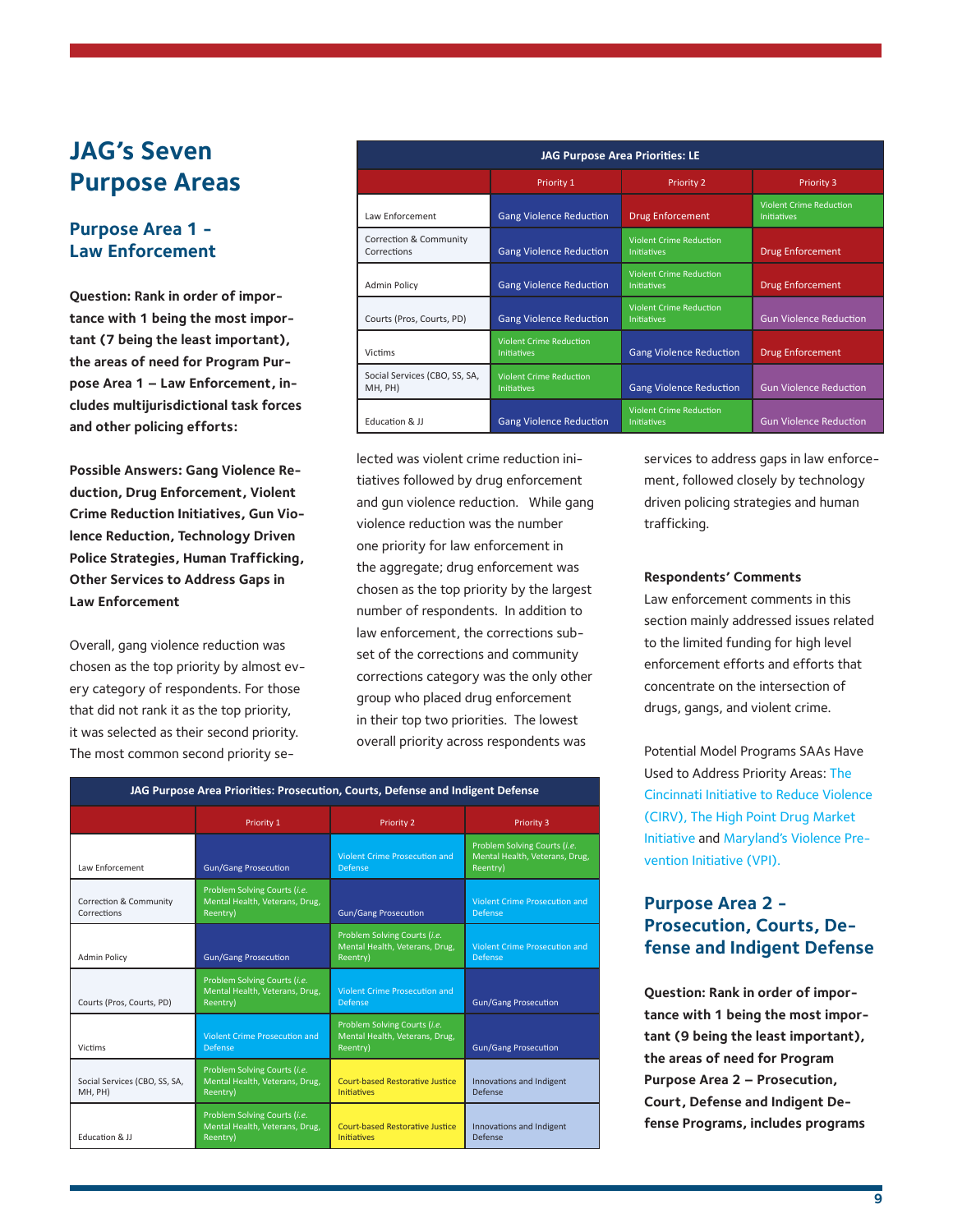**to improve the justice system's response to crime through effective criminal defense, prosecution, and adjudication of offenders:**

#### **JAG Purpose Area Priorities: Prevention and Education** Priority 1 **Priority 2** Priority 2 Priority 3 Law Enforcement Communication Communication Cangs Substance Abuse Juvenile Delinquency **Correction & Community Corrections Cangs** Gangs Juvenile Delinquency Substance Abuse Admin Policy **Substance Abuse Juvenile Delinquency** Gangs Substance Abuse Juvenile Delinquency **Courts (Pros, Courts, PD)** Gangs Gangs Juvenile Delinquency Substance Abuse Victims Gangs Juvenile Delinquency Conservation Conservation Conservation Conservation Conservation Conservatio Social Services (CBO, SS, SA, MH, PH) Juvenile Delinquency Gangs Substance Abuse Education & JJ **Substance Abuse** Juvenile Delinquency **Gangs** Gangs Substance Abuse

**Possible Answers: Innovations in Indigent Defense, Gun/**

**Gang Prosecution, Problem Solving Courts (i.e. Mental Health, Veterans, Drug, Reentry), Pretrial Initiatives, White-Collar Crime Prosecution and Defense, Court-Based Restorative Justice Initiatives, Defense Counsel Training to Improve Court Representation, Violent Crime Prosecution and Defense, Other Services to Address Gaps in Prosecution, Court, Defense, and Indigent Defense Programs**

Overall, the majority of categories of the justice system indicated that problem solving courts should be prioritized within the Prosecution, Courts, Defense and Indigent Defense purpose area. While this type of initiative received almost universal support across respondent categories and levels of government, gang/gun prosecution, and violent crime prosecution and defense were also selected among the top three priorities for the majority of traditional criminal justice system partners.

Within this purpose area involved stakeholders prioritized initiatives in the following way:

#### Courts

- 1. Problem Solving Courts
- 2. Gun/Gang Prosecution
- 3. Court-Based Restorative Justice Initiatives

#### Prosecution

- 1. Gun/Gang Prosecution
- 2. Violent Crime Prosecutions and Defense
- 3. Problem Solving Courts

#### Indigent Defense

- 1. Innovations in Indigent Defense
- 2. Problem Solving Courts
- 3. Pretrial Initiatives

#### **Purpose Area 3 - Prevention and Education**

**Question: Rank in order of importance with 1 being the most important (6 being the least important), the areas of need for Program Purpose Area 3 – Prevention and Education Programs, includes projects which address public safety concerns:**

**Potential Answers: Gangs, Juvenile Delinquency, School Violence, Substance Abuse, Gun Violence, Other Services to Address Gaps in Prevention and Education Programs**

Within this purpose area, respondents almost universally selected gang initiatives as their top priority. While this was not selected as the top priority for

either the juvenile justice community or the education community; it was selected as one of the top three priorities for every category of respondent. In addition to gang initiatives, respondents prioritized programing that addresses juvenile delinquency and substance abuse.

Potential Model Programs SAAs Have Used to Address Priority Areas: [Gang](https://www.bja.gov/ProgramDetails.aspx?Program_ID=62)  [Resistance Education And Training](https://www.bja.gov/ProgramDetails.aspx?Program_ID=62)  [\(G.R.E.A.T.\) Program](https://www.bja.gov/ProgramDetails.aspx?Program_ID=62), [Big Brothers Big](http://www.crimesolutions.gov/ProgramDetails.aspx?ID=112)  [Sisters \(BBBS\) Community-Based Men](http://www.crimesolutions.gov/ProgramDetails.aspx?ID=112)[toring \(CBM\) Program,](http://www.crimesolutions.gov/ProgramDetails.aspx?ID=112) and [Adolescent](http://www.crimesolutions.gov/ProgramDetails.aspx?ID=289)  [Transitions Program.](http://www.crimesolutions.gov/ProgramDetails.aspx?ID=289)

#### **Purpose Area 4 - Corrections and Community Corrections**

**Question: Rank in order of importance with 1 being the most important (13 being the least important), the areas of need in Program Purpose Area 4 – Corrections and Community Corrections Programs, includes nonresidential, residential, aftercare, and other programs to reduce recidivism programs for offenders:**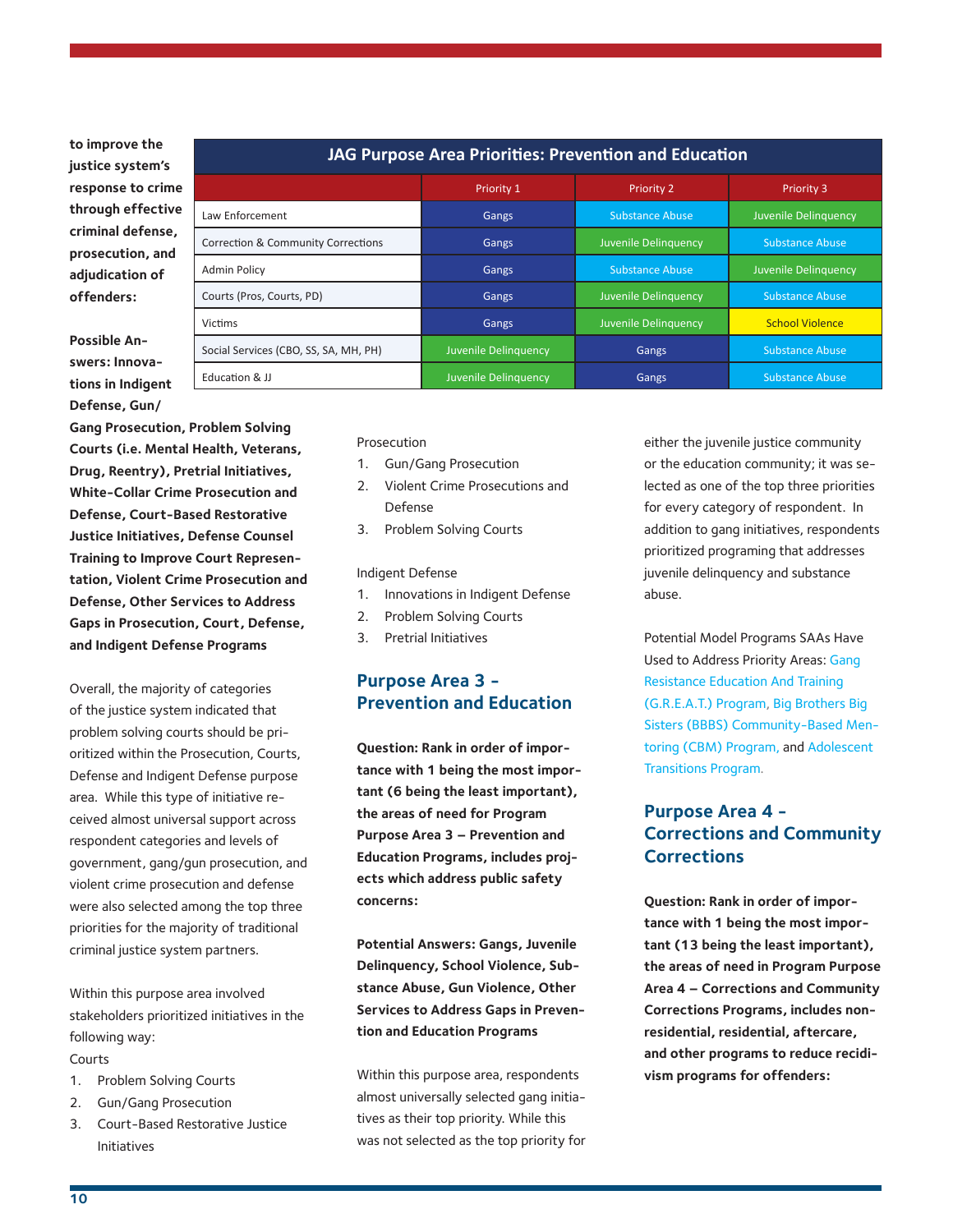**Potential Answers: Alternatives to Incarceration—Residential, Alternatives to Incarceration--Non-Residential, Gender Specific Services, Jail-Based Education and Training Services, Re-Entry Planning, e.g. Integrated Case Management, Smart Probation, e.g. Risk-Based Probation Strategies, Restorative Justice, e.g. Restitution, Victim-Offender Reconciliation, Juvenile Justice Options to State and Local Commitments, Recidivism Reduction Programs, Disproportionate Minority Contact Strategies, Technical Assistance and Training on Evidence Based Practices, Other Services to Address Gaps in Corrections and Community Corrections Programs**

Within the Corrections and Community Corrections purpose area there was great support for alternatives to incarceration. Respondents in almost every category placed it within their top three priority areas. While residential alternatives were prioritized first, non-residential alternatives were also

chosen as one of the top three priority investments within this purpose area. In addition to the focus on alternatives to incarceration, almost all respondent categories placed the need for enhanced Reentry Planning within their top three priority areas. When looking at how respondents from the correction and community corrections fields answered this question we see the following priorities:

Corrections:

- 1. Alternatives to Incarceration-Non-Residential
- 2. Alternatives to Incarceration— Residential
- 3. Smart Probation, e.g. Risk-Based Probation Strategies

Parole/Probation:

- 1. Smart Probation, e.g. Risk-Based Probation Strategies
- 2. Re-Entry Planning, e.g. Integrated Case Management
- 3. Alternatives to Incarceration-Residential

Potential Program Elements SAAs Have Used to Address Priority Areas:

- 1. Use of a validated risk assessment tool
- 2. A focus on services for high-risk offenders (as determined by a validated risk assessment tool)
- 3. Interventions focused on changing offender thinking and behavior (use of modeling, de-confliction and de-escalation techniques
- 4. Initiatives that have behavioral health, supported employment and housing components or strong referral networks
- 5. The use of peer (ex-offender) mentors or initiatives that employ rehabilitated ex-offenders (Anti-social peers is the number one predictor of recidivism over race, class, employment or marital status)

| JAG Purpose Area Priorities: Corrections and Community Corrections |                                             |                                                                   |                                                             |
|--------------------------------------------------------------------|---------------------------------------------|-------------------------------------------------------------------|-------------------------------------------------------------|
|                                                                    | Priority 1                                  | <b>Priority 2</b>                                                 | Priority 3                                                  |
| Law Enforcement                                                    | Jail-based Education and Training Services  | Smart Probation (e.g., Risk-based<br><b>Probation Strategies)</b> | Re-entry Planning (e.g., Integrated Case<br>Management)     |
| Correction & Community<br>Corrections                              | Alternatives to Incarceration - Residential | Re-entry Planning (e.g., Integrated Case<br>Management)           | Alternatives to Incarceration - Non-<br>Residential         |
| <b>Admin Policy</b>                                                | Alternatives to Incarceration - Residential | Re-entry Planning (e.g., Integrated Case<br>Management)           | Alternatives to Incarceration - Non-<br>Residential         |
| Courts (Pros, Courts, PD)                                          | Alternatives to Incarceration - Residential | Re-entry Planning (e.g., Integrated Case<br>Management)           | Alternatives to Incarceration - Non-<br>Residential         |
| Victims                                                            | Jail-based Education and Training Services  | Smart Probation (e.g., Risk-based<br><b>Probation Strategies)</b> | Re-entry Planning (e.g., Integrated Case<br>Management)     |
| Social Services (CBO, SS, SA,<br>MH, PH)                           | Alternatives to Incarceration - Residential | Re-entry Planning (e.g., Integrated Case<br>Management)           | Alternatives to Incarceration - Non-<br>Residential         |
| Education & JJ                                                     | Alternatives to Incarceration - Residential | Alternatives to Incarceration - Non-<br>Residential               | Juvenile Justice Options to State and Local<br>Committments |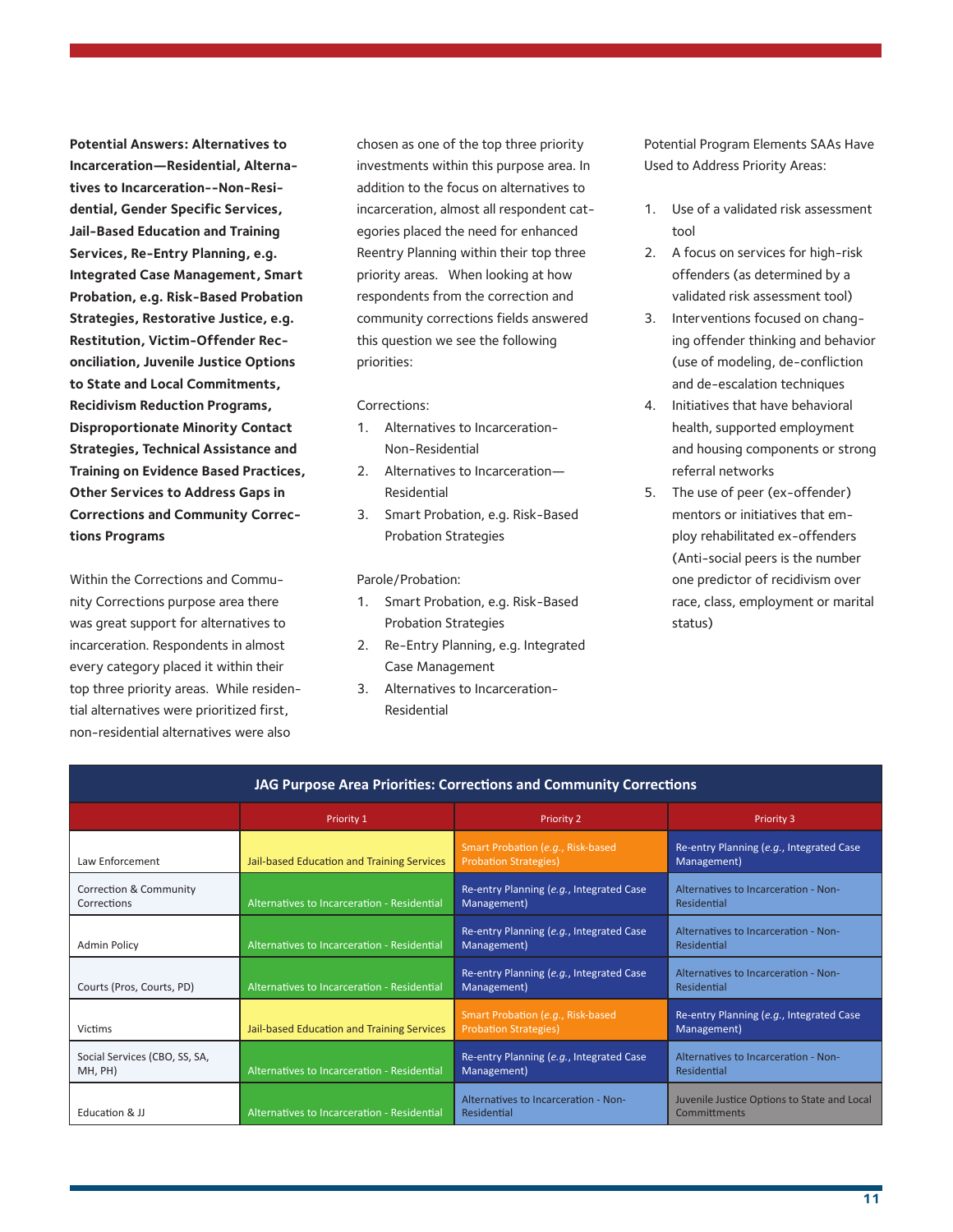| JAG Purpose Area Priorities: Drug Treatment and Enforcement |                                                       |                                                       |                                                        |
|-------------------------------------------------------------|-------------------------------------------------------|-------------------------------------------------------|--------------------------------------------------------|
|                                                             | Priority 1                                            | <b>Priority 2</b>                                     | Priority 3                                             |
| Law Enforcement                                             | <b>Drug Enforcement Programs</b>                      | In-Custody Treatment                                  | <b>Community-based Outpatient</b><br><b>Treatment</b>  |
| Correction & Community<br>Corrections                       | In-Custody Treatment                                  | <b>Community-based Outpatient</b><br><b>Treatment</b> | <b>Community-based Residential</b><br>Treatment        |
| <b>Admin Policy</b>                                         | Community-based Outpatient<br><b>Treatment</b>        | <b>In-Custody Treatment</b>                           | <b>Community-based Residential</b><br><b>Treatment</b> |
| Courts (Pros, Courts, PD)                                   | <b>In-Custody Treatment</b>                           | <b>Community-based Residential</b><br>Treatment       | <b>Community-based Outpatient</b><br>Treatment         |
| <b>Victims</b>                                              | In-Custody Treatment                                  | <b>Community-based Residential</b><br>Treatment       | <b>Community-based Outpatient</b><br><b>Treatment</b>  |
| Social Services (CBO, SS, SA, MH,<br>PH)                    | <b>Community-based Outpatient</b><br><b>Treatment</b> | <b>Community-based Residential</b><br>Treatment       | In-Custody Treatment                                   |
| Education & JJ                                              | <b>Community-based Outpatient</b><br><b>Treatment</b> | <b>Community-based Residential</b><br>Treatment       | In-Custody Treatment                                   |

#### **Purpose Area 5 - Drug Treatment and Enforcement**

**Question: Rank in order of importance with 1 being the most important (5 being the least important), the areas of need in Program Purpose Area 5 – Drug Treatment and Enforcement, includes programs and services for substance abusing offenders:**

**Potential Answers: In Custody Treatment, Community-Based Outpatient Treatment, Community-Based Residential Treatment, Drug Enforcement Programs, Other Services to Address Gaps in Drug Treatment and Enforcement Programs**

Within the Drug Treatment and Enforcement purpose area there was overwhelming support for treatment over enforcement. In fact, only the law enforcement community (priority 1) and the prosecution subset of the courts category (priority 3) selected drug enforcement as one of their top three priorities. Overall, the focus on

demand reduction over supply reduction is consistent with the comments and priorities selected in other questions. Although there was great agreement within the criminal justice system on the importance of treatment there was little agreement on where these services should be provided (outpatient, residential or in custody). Within the social service community, who will most likely provide these services, community-based outpatient treatment services were the top priority across all sub-categories (community-based organizations, social service organizations, substance abuse organizations, mental health organizations, and those within the public health field).

#### **Purpose Area 6 - Planning Evaluation and Technology**

**Question: Rank in order of importance with 1 being the most important (8 being the least important), the areas of need for Program Purpose Area 6 – Planning, Evaluation, and Technology Programs, includes projects to update IT equipment,** 

**records and management systems, developing communication networks to create information sharing among agencies:**

**Potential Answers: Data collection and information sharing technology to support crime-fighting strategies, Technology to support case management, Data collection and information sharing to advance innovative use of crime analysis across jurisdictions in real time, Data collection and information sharing to support offender management, Data collection and information sharing between criminal justice and health/mental health and other community agencies and services, Data collection and information sharing to assist in strategic planning, Research, evaluation, and technology to support program evaluation, Other Services to Address Gaps in Planning, Evaluation and Technology Programs**

While there was no single category that was considered the top priority within this purpose area there was universal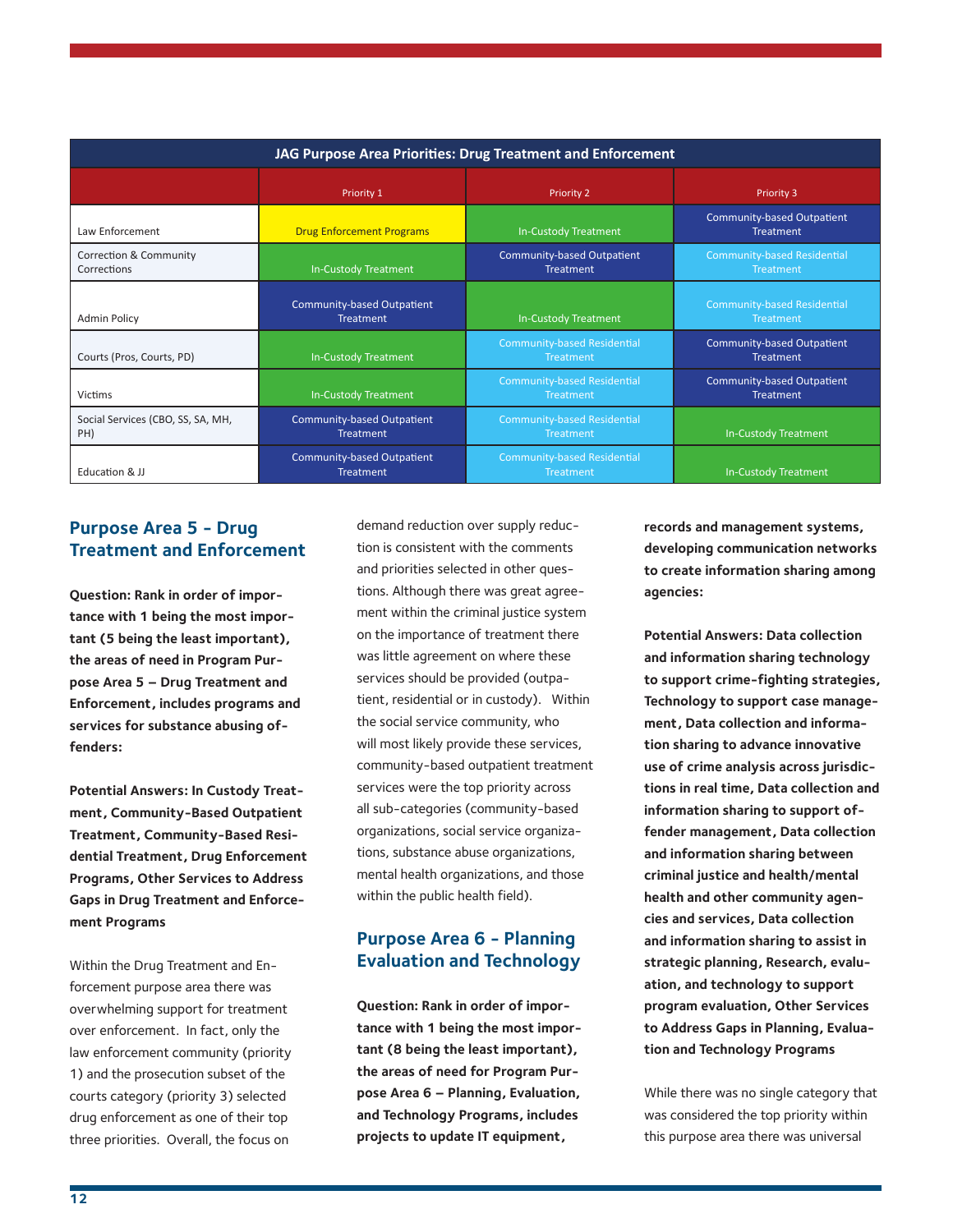support for data collection and information sharing technology to support crime fighting strategies and for technology to support case management. Both initiatives ranked as one of the top three priority areas. In addition to the continued support for law enforcement efforts to improve crime fighting strategies, there was also strong support among the enforcement community for "data collection and information sharing technology to support crime analysis among jurisdictions in real time." Among the courts, social service, and juvenile justice fields there was strong support for "data collection and information sharing between criminal justice and health/ mental health and other community agencies and services."

Potential Program Elements to Keep in Mind When Addressing Priority Areas: In order to ensure that any information system you are building or purchasing will have the necessary interoperability across elements of the justice system, across levels of government or across state lines; technology should consider the standards laid out by [The Global](https://it.ojp.gov/default.aspx?area=GIST&page=2363)  [Justice Information Sharing Initiative](https://it.ojp.gov/default.aspx?area=GIST&page=2363)  [\(Global\)](https://it.ojp.gov/default.aspx?area=GIST&page=2363) and the [National Information](https://www.niem.gov/aboutniem/Pages/niem.aspx)  [Exchange Model \(NEIM\).](https://www.niem.gov/aboutniem/Pages/niem.aspx)

#### **Purpose Area 7 - Crime Victim and Witness**

**Question: Rank in order of importance with 1 being the most important (6 being the least important), the areas of need for Program Purpose Area 7 – Crime Victim and Witness Protection (other than crime victim compensation), includes victim advocacy, victim notification, and witness programs:**

| JAG Purpose Area Priorities: Planning, Evaluation and Technology |                                                                                                                                                 |                                                                                                                                |                                                                                                                                                 |
|------------------------------------------------------------------|-------------------------------------------------------------------------------------------------------------------------------------------------|--------------------------------------------------------------------------------------------------------------------------------|-------------------------------------------------------------------------------------------------------------------------------------------------|
|                                                                  | Priority 1                                                                                                                                      | <b>Priority 2</b>                                                                                                              | Priority 3                                                                                                                                      |
| Law Enforcement                                                  | Data collection and information<br>sharing technology to support<br>crime-fighting strategies                                                   | Data collection and information<br>sharing to advance innovative<br>use of crime analysis across<br>jurisdictions in real time | Technology to support case<br>management                                                                                                        |
| Correction &<br>Community<br>Corrections                         | Data collection and information<br>sharing technology to support<br>crime-fighting strategies                                                   | Technology to support case<br>management                                                                                       | Data collection and information<br>sharing to advance innovative<br>use of crime analysis across<br>jurisdictions in real time                  |
| <b>Admin Policy</b>                                              | Data collection and information<br>sharing technology to support<br>crime-fighting strategies                                                   | Data collection and information<br>sharing to advance innovative<br>use of crime analysis across<br>jurisdictions in real time | Technology to support case<br>management                                                                                                        |
| Courts (Pros,<br>Courts, PD)                                     | Technology to support case<br>management                                                                                                        | Data collection and information<br>sharing technology to support<br>crime-fighting strategies                                  | Data collection and information<br>sharing between criminal justice<br>and health/mental health and<br>other community agencies and<br>services |
| Victims                                                          | Data collection and information<br>sharing technology to support<br>crime-fighting strategies                                                   | Data collection and information<br>sharing to advance innovative<br>use of crime analysis across<br>jurisdictions in real time | Technology to support case<br>management                                                                                                        |
| Social Services<br>(CBO, SS, SA,<br>MH, PH)                      | Data collection and information<br>sharing between criminal justice<br>and health/mental health and<br>other community agencies and<br>services | Technology to support case<br>management                                                                                       | Data collection and information<br>sharing technology to support<br>crime-fighting strategies                                                   |
| Education & JJ                                                   | Data collection and information<br>sharing between criminal justice<br>and health/mental health and<br>other community agencies and<br>services | Technology to support case<br>management                                                                                       | Data collection and information<br>sharing technology to support<br>crime-fighting strategies                                                   |

| <b>AU Furpose Area Friorities. Crime Victim and Witness Frotection</b> |                                                           |                                                                            |                                                                            |
|------------------------------------------------------------------------|-----------------------------------------------------------|----------------------------------------------------------------------------|----------------------------------------------------------------------------|
|                                                                        | Priority 1                                                | <b>Priority 2</b>                                                          | <b>Priority 3</b>                                                          |
| Law Enforcement                                                        | Children exposed to violence                              | Direct victim services (e.g.,<br>advocacy, accompaniment)                  | <b>Witness intimidation</b><br>prevention                                  |
| Correction & Community<br>Corrections                                  | Children exposed to violence                              | Direct victim services (e.g.,<br>advocacy, accompaniment)                  | Restorative Justice (e.g.,<br>restitution, mediation, and<br>conferencing) |
| <b>Admin Policy</b>                                                    | Children exposed to violence                              | Direct victim services (e.g.,<br>advocacy, accompaniment)                  | Restorative Justice (e.g.,<br>restitution, mediation, and<br>conferencing) |
| Courts (Pros, Courts, PD)                                              | Children exposed to violence                              | Direct victim services (e.g.,<br>advocacy, accompaniment)                  | Restorative Justice (e.g.,<br>restitution, mediation, and<br>conferencing) |
| <b>Victims</b>                                                         | Direct victim services (e.g.,<br>advocacy, accompaniment) | Children exposed to violence                                               | <b>Witness intimidation</b><br>prevention                                  |
| Social Services (CBO, SS,<br>SA, MH, PH)                               | Children exposed to violence                              | Direct victim services (e.g.,<br>advocacy, accompaniment)                  | Restorative Justice (e.g.,<br>restitution, mediation, and<br>conferencing) |
| Education & JJ                                                         | Children exposed to violence                              | Restorative Justice (e.g.,<br>restitution, mediation, and<br>conferencing) | Direct victim services (e.g.,<br>advocacy, accompaniment)                  |

#### **JAG Purpose Area Priorities: Crime Victim and Witness Protection**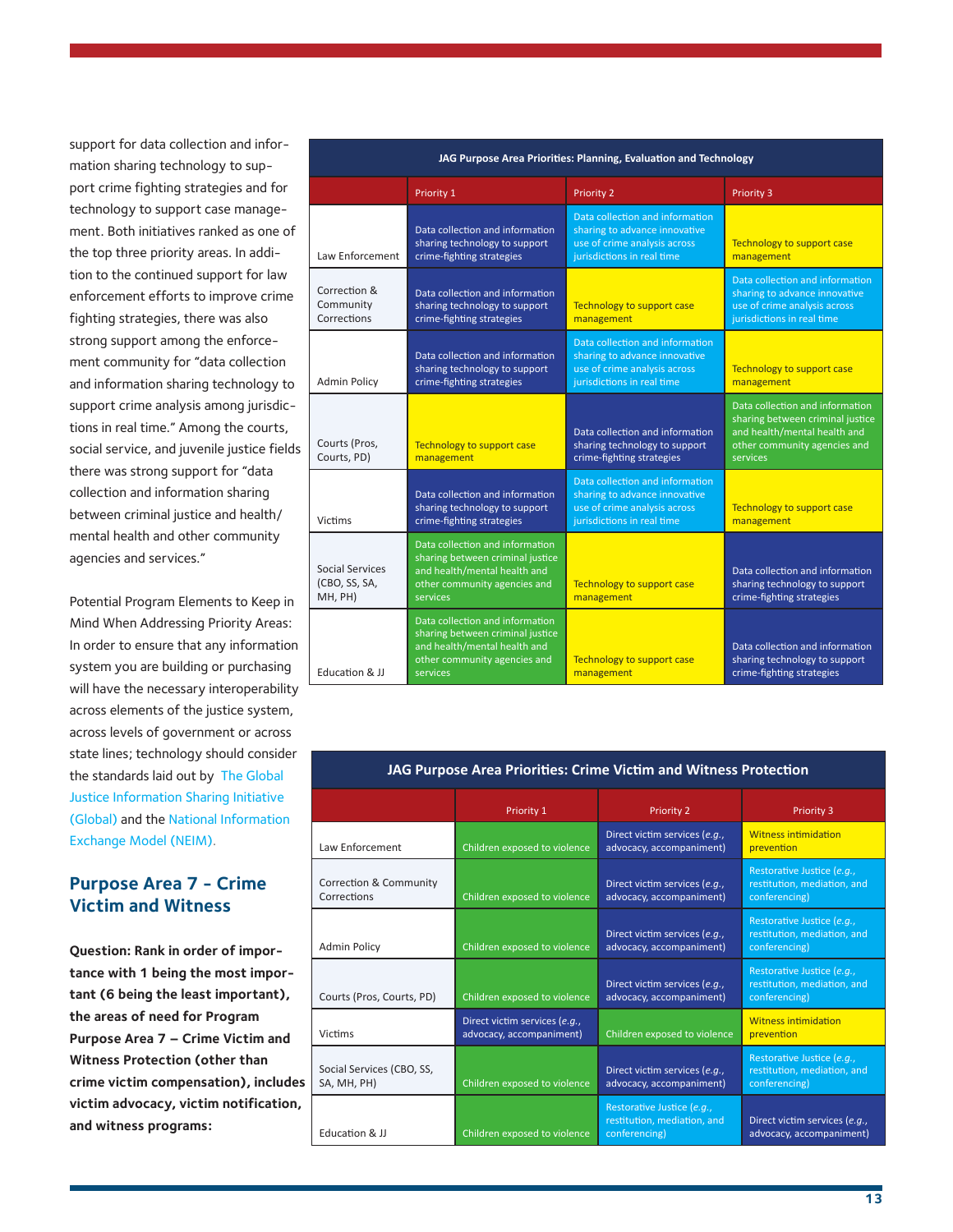**Potential Answers: Children Exposed to Violence, Court School for Witnesses, Direct Victim Services, e.g., advocacy, accompaniment, notification, Restorative Justice, e.g., restitution, mediation, conferencing, Witness Intimidation Prevention, Other Services to Address Gaps in Crime Victim and Witness Protection Programs** 

Within the Crime Victim and Witness Protection purpose area there was strong support for initiatives that work with children exposed to violence. This category received the most universal and the strongest support across groups and across questions within the survey. In addition, direct victim services (e.g., advocacy, accompaniment, notification) received universal support and this category ranked as one of the top three priority areas for the majority of elements within the justice system. While not as universally supported, restorative justice initiatives (restitution, mediation and conferencing) was also selected by every group as part of its top four priority areas.

Potential Program Models SAAs Have Used to Address Priority Areas: [Cogni](https://www.crimesolutions.gov/ProgramDetails.aspx?ID=139)[tive Behavioral Intervention for Trauma](https://www.crimesolutions.gov/ProgramDetails.aspx?ID=139)  [in Schools \(CBITS\)](https://www.crimesolutions.gov/ProgramDetails.aspx?ID=139), [Trauma-Focused](https://www.crimesolutions.gov/ProgramDetails.aspx?ID=195)  [Cognitive Behavioral Therapy \(TF–](https://www.crimesolutions.gov/ProgramDetails.aspx?ID=195) [CBT\),](https://www.crimesolutions.gov/ProgramDetails.aspx?ID=195) and [Victim-Impact Panels, Vic](http://www.ojjdp.gov/mpg/progTypesRestorative.aspx)[tim–Offender Mediation, Family Group](http://www.ojjdp.gov/mpg/progTypesRestorative.aspx)  [Conferences](http://www.ojjdp.gov/mpg/progTypesRestorative.aspx).

#### Endnotes

\_\_\_\_\_\_\_\_\_\_\_\_\_\_\_\_\_\_\_\_\_\_\_\_\_\_\_

<sup>1</sup> In social science research, snowball sampling (or chain sampling, chain-referral sampling, referral sampling) is a non-probability sampling technique where existing study subjects recruit future subjects from among their peers. Thus the sample group appears to grow like a rolling snowball. As the sample builds up, enough data is gathered to be useful for research. This sampling technique was used in an effort to solicit as much input from the field as possible. By asking survey respondents to pass along the survey to others in their field, BSCC was able increase the number and diversity of respondents. This is especially important as BSCC wanted to reach out to non-traditional stakeholders who are not on the agency's or the previous JAG administrator's (Cal Emergency Management Agency) mailing lists.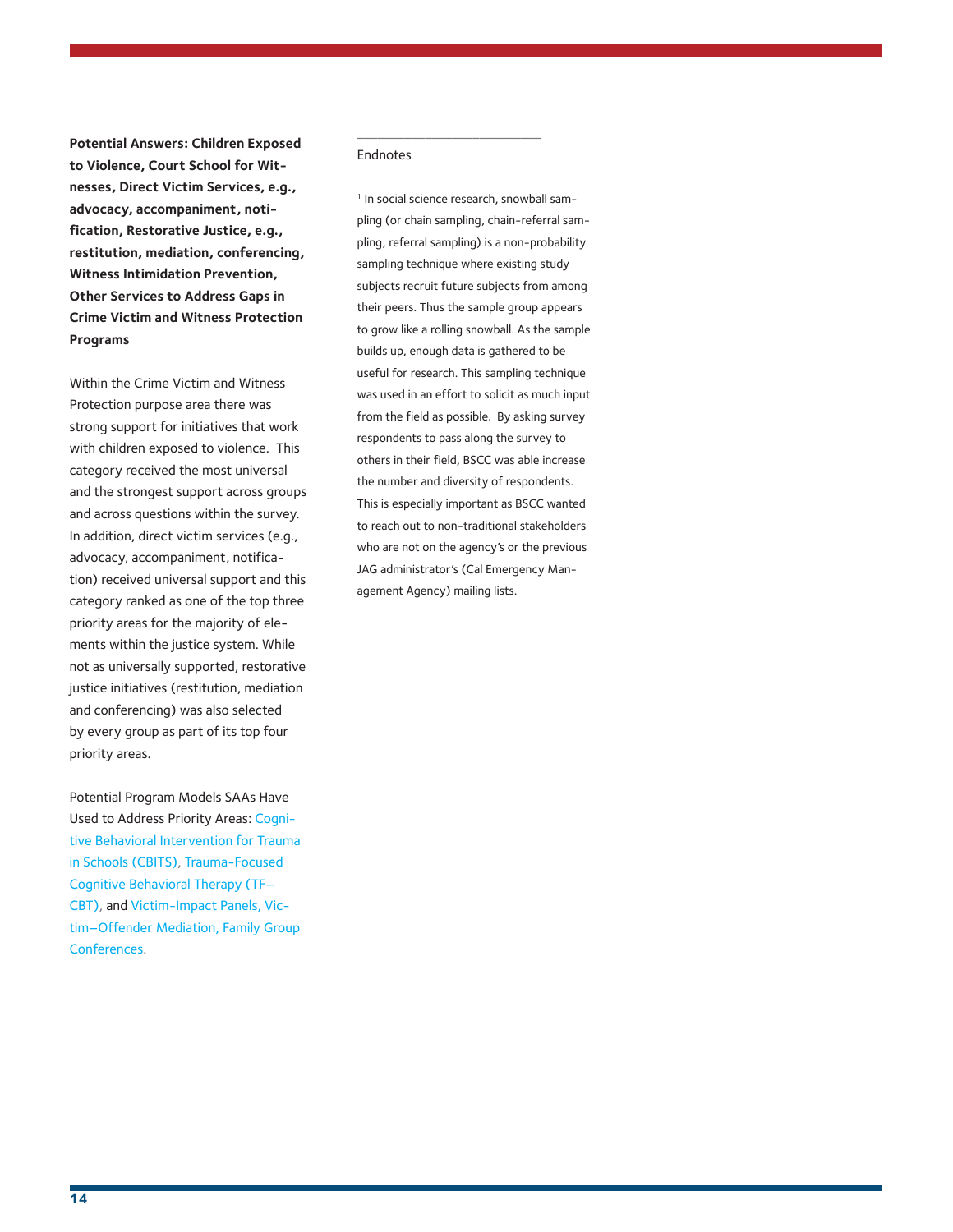# **Appendix**

# California Edward Byrne Memorial Justice Assistance Grant 2013 Strategic Plan Development Survey

The Board of State and Community Corrections (BSCC) is the administering agency for the Edward Byrne Memorial Justice Assistance Grant (JAG) Program. The BSCC provides oversight of the JAG program, develops and approves the state strategy, prioritizes the program purpose areas for funding, reviews grant proposals, and determines awards. In 2012, California's JAG program allocation was just under \$20 million.

To receive the JAG funding, the BSCC must develop a four-year state strategy, which will guide the spending under this federal grant program. To develop the state strategy, the BSCC reviews current data and information and obtains input from criminal justice professionals and other interested parties across the state about the state's criminal justice program needs within the allowable JAG program purpose areas.

The allowable program purpose areas of the JAG program are as follows:

Purpose Area 1: Law Enforcement Purpose Area 2: Prosecution, Court, Defense and Indigent Defense Purpose Area 3: Prevention and Education Purpose Area 4: Corrections and Community Corrections Purpose Area 5: Drug Treatment and Enforcement Purpose Area 6: Planning, Evaluation and Technology Improvement Purpose Area 7: Crime Victim and Witness Protection

The BSCC developed this survey in an effort to obtain a broad spectrum of input from criminal justice professionals and other interested parties throughout the state and will use the survey results to assist in developing the new four-year direction and strategy. Unless specifically designated the survey items to be ranked are for either adult or juvenile programs. Your input is very important and much appreciated.

The answers to this survey are confidential. All reporting of results from the survey will be done in aggregate. You will need an email address to complete this survey and only one completed survey per email addressed is allowed. No effort will be made to identify any respondent. However, to assist the BSCC with compiling and comparing the survey responses, please indicate the county you live in or the county your agency serves, whether it is a rural community, and which level of government you represent, if applicable:

Survey questions begin on the next page.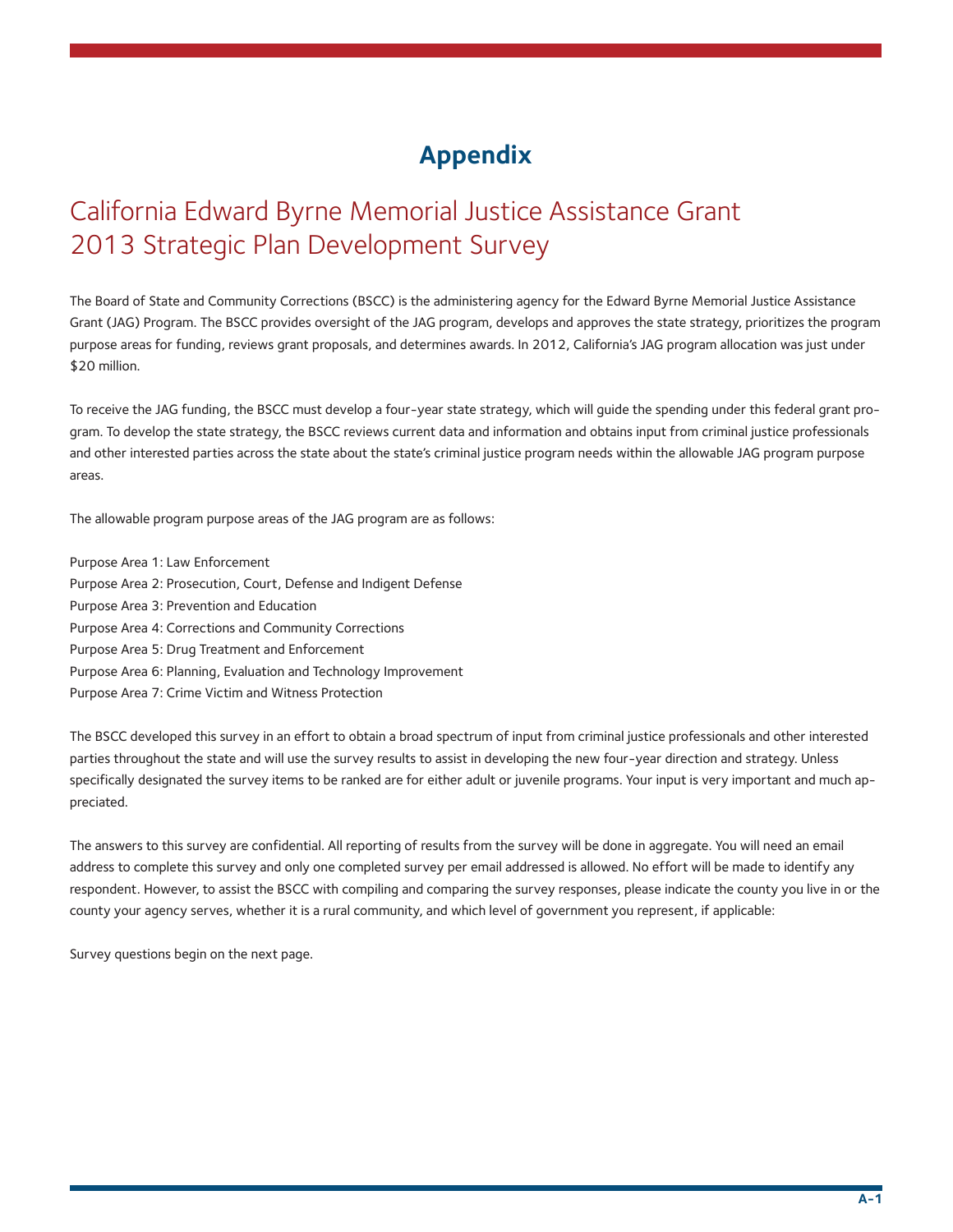# **Pre-Survey Questions**

**1. Name of County**

**2. Do you live in or serve a rural community?**

Yes or No

**3. What level of government do you serve?**

- Local
- State
- Tribal
- N/A

**4. My role or the role of my agency in the criminal justice system is as follows (select only one category):**

- Administration and Policy
- Community-Based Organization
- Corrections
- Courts
- Defense
- Education
- Juvenile Justice
- Law Enforcement
- Mental Health
- Parole/Probation
- Prosecution
- Public Health
- Social Services
- Substance Abuse Treatment
- Victim Assistance
- Interested Citizen
- Other (please specify)

### **Core Questions**

**1. In California, JAG funding is primarily used to support the efforts of state and local multijurisdictional drug enforcement task forces throughout the state, e.g., Anti-Drug Abuse, Crackdown Multi-Community Task Force, Marijuana Suppression, Campaign Against Marijuana Planting, Drug Endangered Children Training and Technical Assistance.**

**Do you believe this the best use of this grant money?** 

Strongly Disagree Disagree Neither Agree Nor Disagree Agree Strongly Agree

1a. In the space below, provide a brief explanation of your response.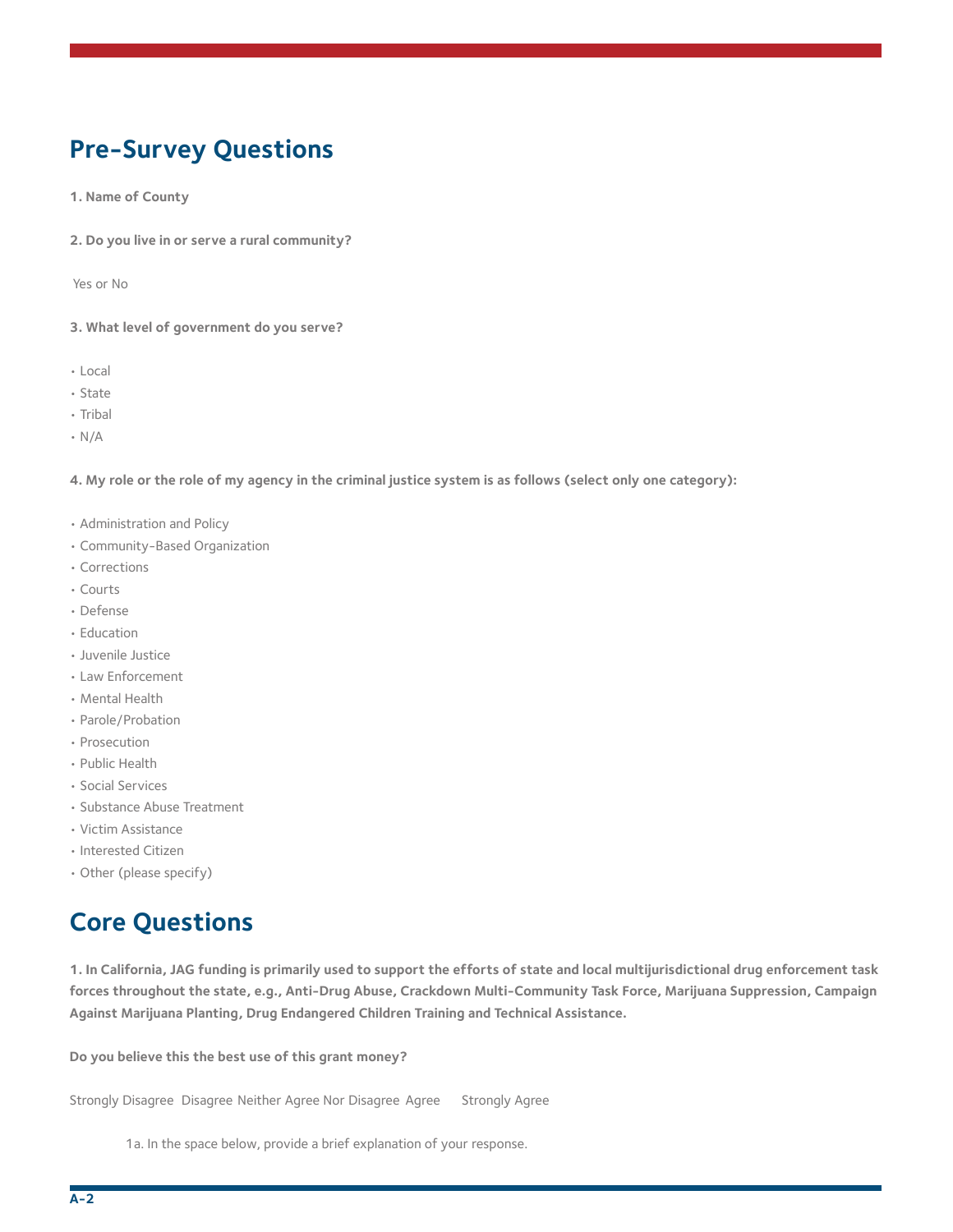**2. Of the seven JAG Program Purpose Areas listed below; rank in order of importance with 1 being the most important, which areas reflect the best use of JAG funding for your community or for the state:**

- Law Enforcement
- Prosecution, Court, Defense and Indigent Defense
- Prevention and Education
- Corrections and Community Corrections
- Drug Treatment and Enforcement
- Planning, Evaluation and Technology Improvement
- Crime Victim and Witness Protection

**3. If you were to allocate funding among the seven JAG Program Purpose Areas, what would be the percentages you would assign to each area?** *YOUR TOTAL MUST EQUAL 100% (Note: All fields must have a numeric value between 0-100 before you can proceed.)*

- Law Enforcement
- Prosecution, Court, Defense and Indigent Defense
- Prevention and Education
- Corrections and Community Corrections
- Drug Treatment and Enforcement
- Planning, Evaluation and Technology Improvement
- Crime Victim and Witness Protection

# **JAG Purpose Area Questions**

**1. Rank in order of importance with 1 being the most important, the areas of need for Program Purpose Area 1 – Law Enforcement, includes multijurisdictional task forces and other policing efforts:**

- Gang Violence Reduction
- Drug Enforcement
- Violent Crime Reduction Initiatives
- Gun Violence Reduction
- Technology Driven Police Strategies (i.e. Hot Spot, Community Policing)
- Human Trafficking
- Other Services to Address Gaps in Law Enforcement

1a. Feel free to specify the other in the space provided below: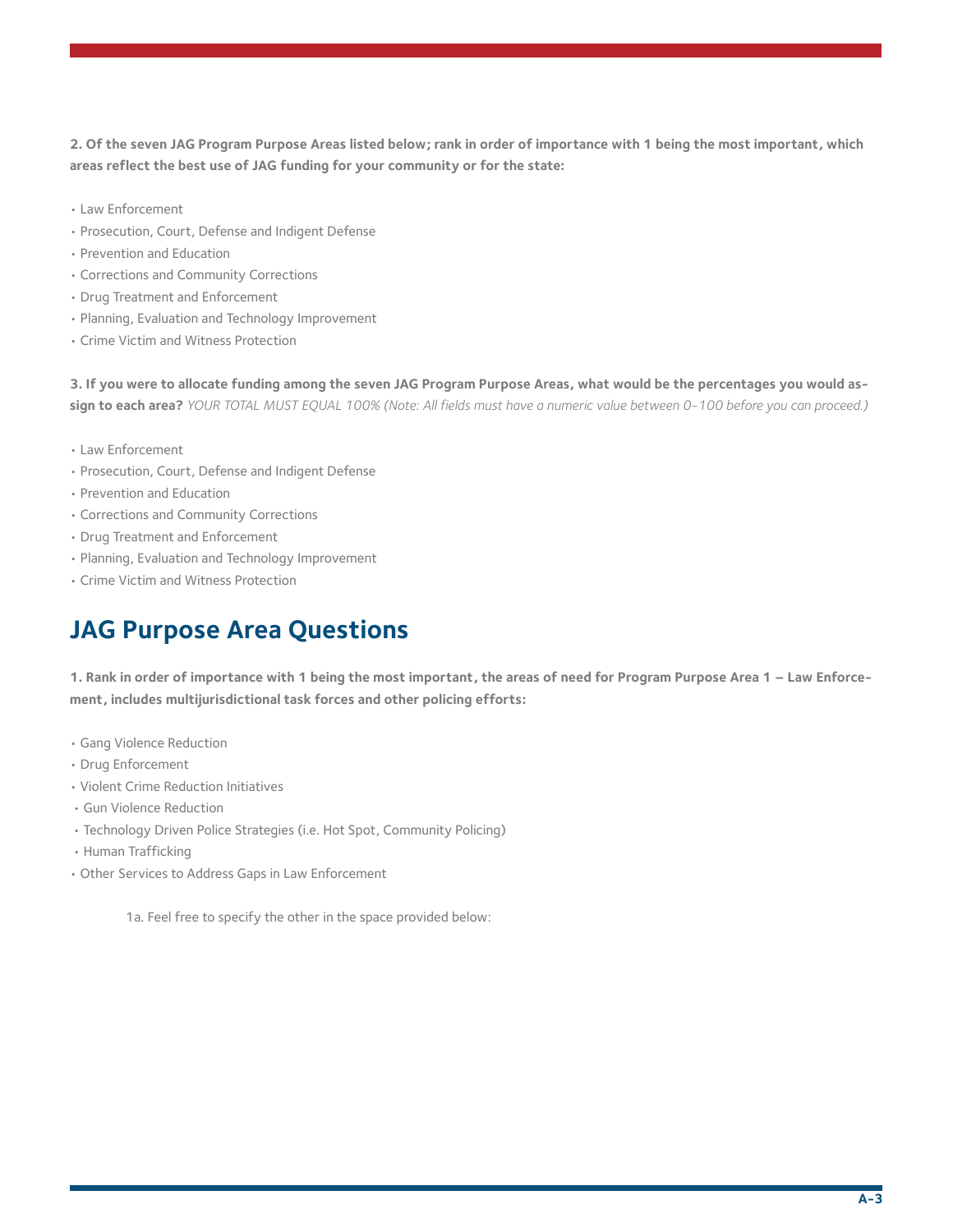**2. Rank in order of importance with 1 being the most important, the areas of need for Program Purpose Area 2 – Prosecution, Court, Defense and Indigent Defense Programs, includes programs to improve the justice system's response to crime through effective criminal defense, prosecution, and adjudication of offenders:**

- Innovations in Indigent Defense
- Gun/Gang Prosecution
- Problem Solving Courts, i.e. Mental Health, Veterans, Drug, Reentry
- Pretrial Initiatives
- White-Collar Crime Prosecution and Defense
- Court-Based Restorative Justice Initiatives
- Defense Counsel Training to Improve Court Representation
- Violent Crime Prosecution and Defense
- ther Services to Address Gaps in Prosecution, Court, Defense and Indigent Defense Programs

2a. Feel free to specify the other in the space provided below:

#### **3. Rank in order of importance with 1 being the most important, the areas of need for Program Purpose Area 3 – Prevention and Education Programs, includes projects which address public safety concerns:**

- Gangs
- Juvenile Delinquency
- School Violence
- Substance Abuse
- Gun Violence
- Other Services to Address Gaps in Prevention and Education Programs

3a. Feel free to specify the other in the space provided below:

**4. Rank in order of importance with 1 being the most important, the areas of need in Program Purpose Area 4 – Corrections and Community Corrections Programs, includes non-residential, residential, aftercare, and other programs to reduce recidivism programs for offenders:**

- Alternatives to Incarceration Residential
- Alternatives to Incarceration Non-Residential
- Gender Specific Services
- Jail-Based Education and Training Services
- Re-Entry Planning, e.g. Integrated Case Management
- Smart Probation, e.g. Risk-Based Probation Strategies
- Restorative Justice, e.g. Restitution, Victim-Offender Reconciliation
- Juvenile Justice Options to State and Local Commitments
- Recidivism Reduction Programs
- Disproportionate Minority Contact Strategies
- Technical Assistance and Training on Evidence Based Practices
- Other Services to Address Gaps in Corrections and Community Corrections Programs

4a. Feel free to specify the other in the space provided below: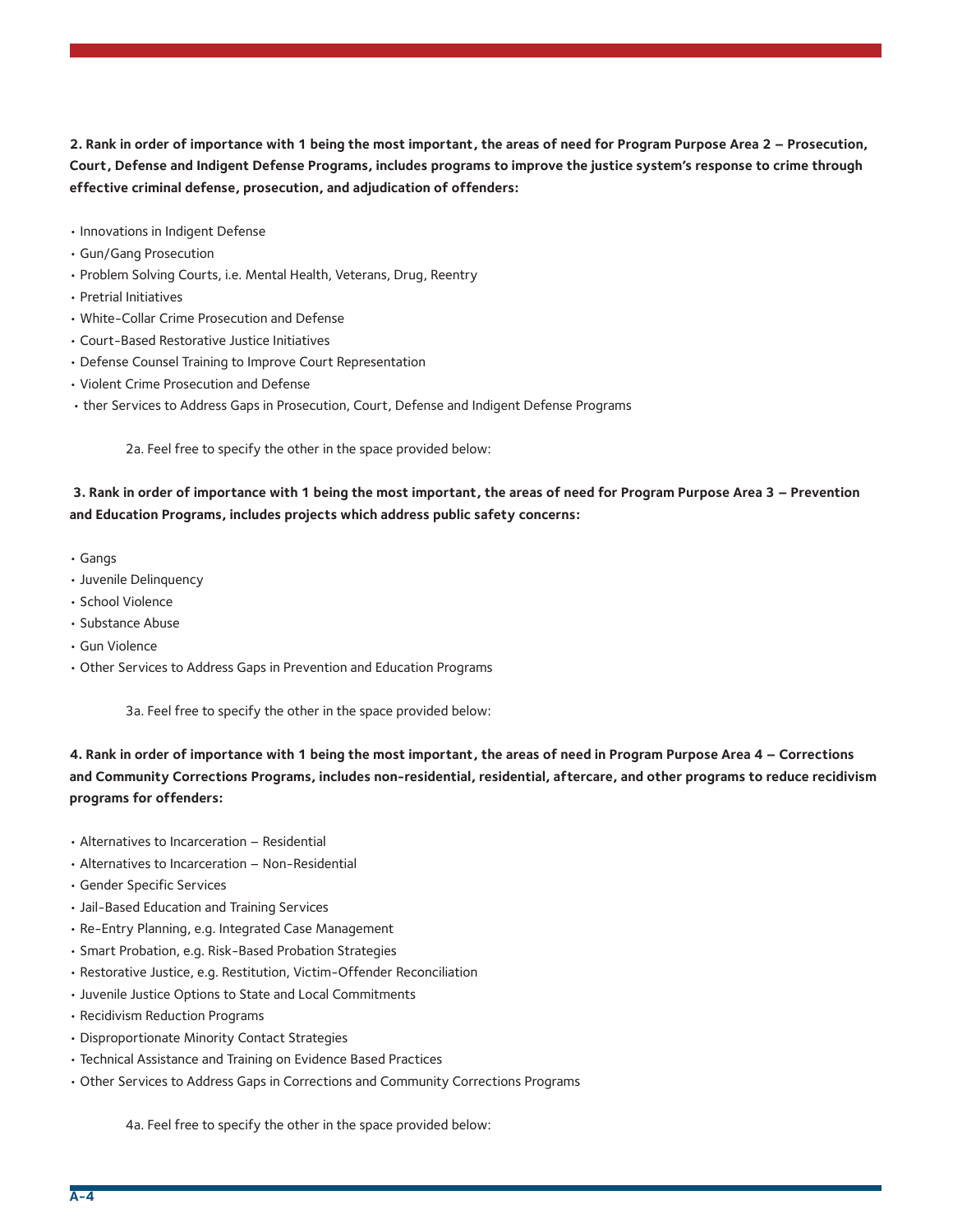**5. Rank in order of importance with 1 being the most important, the areas of need in Program Purpose Area 5 – Drug Treatment and Enforcement, includes programs and services for substance abusing offenders:**

- In Custody Treatment
- Community-Based Outpatient Treatment
- Community-Based Residential Treatment
- Drug Enforcement Programs
- Other Services to Address Gaps in Drug Treatment and Enforcement Programs

5a. Feel free to specify the other in the space provided below:

**6. Rank in order of importance with 1 being the most important, the areas of need for Program Purpose Area 6 – Planning, Evaluation, and Technology Programs, includes projects to update IT equipment, records and management systems, developing communication networks to create information sharing among agencies:**

- Data collection and information sharing technology to support crime-fighting strategies
- Technology to support case management
- Data collection and information sharing to advance innovative use of crime analysis across jurisdictions in real time
- Data collection and information sharing to support offender management
- Data collection and information sharing between criminal justice and health/mental health and other community agencies and services
- Data collection and information sharing to assist in strategic planning
- Research, evaluation, and technology to support program evaluation
- Other Services to Address Gaps in Planning, Evaluation and Technology Programs

6a. Feel free to specify the other in the space provided below:

**7. Rank in order of importance with 1 being the most important, the areas of need for Program Purpose Area 7 – Crime Victim and Witness Protection (other than crime victim compensation), includes victim advocacy, victim notification, and witness programs:**

- Children Exposed to Violence
- Court School for Witnesses
- Direct Victim Services, e. g., advocacy, accompaniment, notification
- Restorative Justice, e.g., restitution, mediation, conferencing
- Witness Intimidation Prevention
- Other Services to Address Gaps in Crime Victim and Witness Protection Programs

7a. Feel free to specify the other in the space provided below: